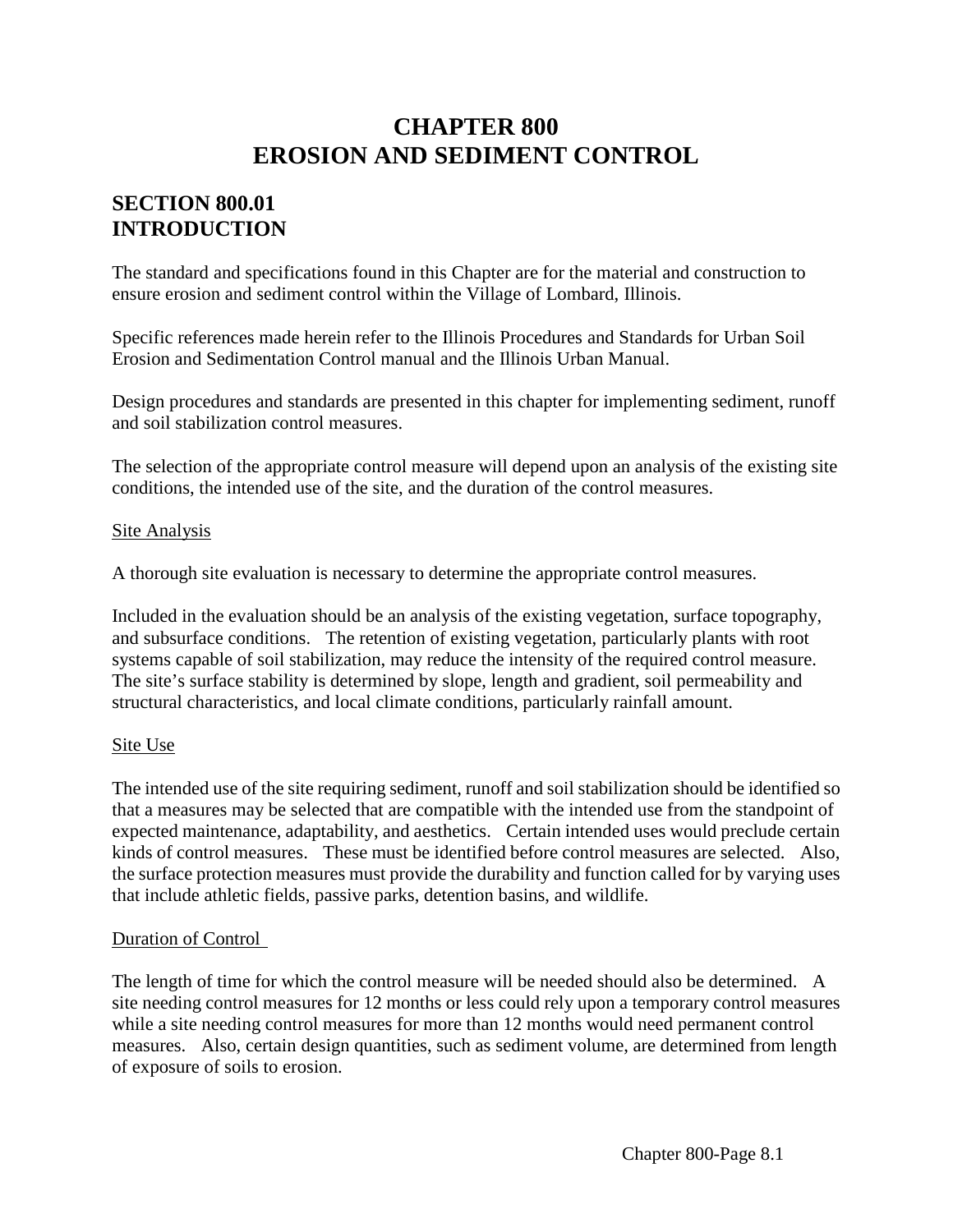# **SECTION 800.02 SOIL STABILIZATION**

## **A) VEGETATIVE STABILIZATION**

Adhering to the following basic procedures can increase the degree of success obtained in establishing vegetative control of an area:

#### Subgrade Preparation

Following all site construction, but immediately prior to topsoil placement, the subgrade should be scarified to a depth of four inches (4) inches by disking or harrowing to permit the bonding of the topsoil and the subsoil. All final subgrades should have adequate surface drainage prior to the addition of topsoil. In addition, slopes shall be no greater than three feet horizontal to one foot vertical (3:1); however, no greater than four feet horizontal to one foot vertical (4:1) shall be required on residentially zoned lots. If the minimum slope cannot be achieved, then a structurally engineered retaining wall shall be incorporated into the design of the detention/retention facility. Embankments or excavations adjacent to public right-of-way shall comply with 605 ILCS 5/9-115.1.

### Topsoil Spreading

If topsoil is to be spread, the following items should be considered:

- 1. Check if an adequate volume of topsoil exists on the site. Topsoil should be spread at a compacted minimum depth of four (4) inches.
- 2. Consider the location of the topsoil stockpile so that it meets specifications and does not interfere with work on the site.
- 3. Allow sufficient time in scheduling for topsoil to be spread and bonded prior to seeding, sodding, or planting.
- 4. Care must be taken not to apply topsoil to subsoil if the two soils have contrasting textures. Sandy topsoil over clayey subsoil is a particularly poor combination, as water creeps along the junction between the soil layers and caused the topsoil to slough.

#### SEEDING

After subgrade preparation, topsoil spreading, fertilizing and final seedbed preparation are completed, the site is ready for seeding. Whether the seeding is to be permanent or temporary, the time of year significantly influences site conditions, required maintenance and ultimate degree of success.

Seed mixtures should be selected according to site conditions, planned use, and duration of use as well as the date of seeding.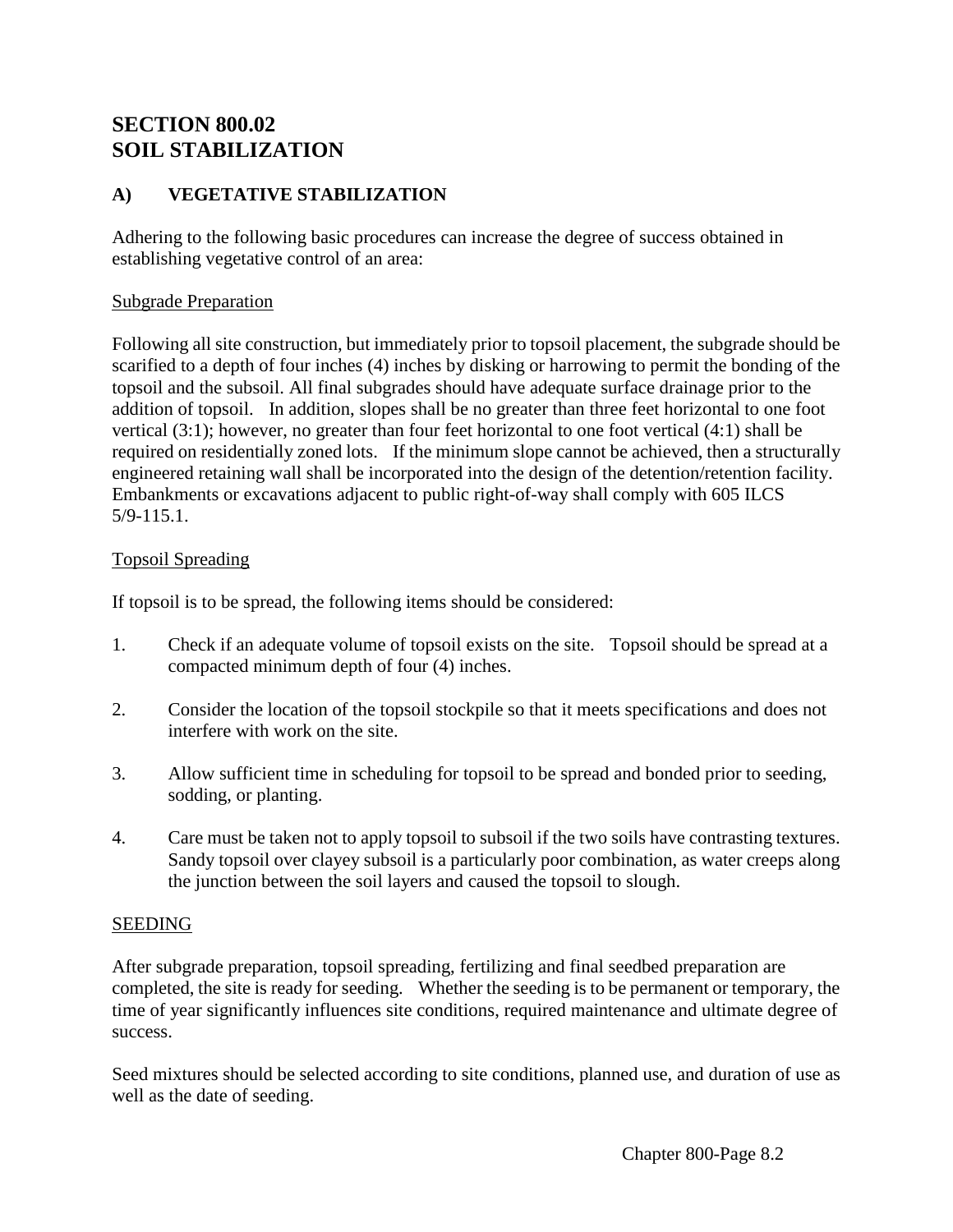When sowing the selected seed mixture, the mixture should be evenly distributed using a commercial turf seeder, broadcast seeder, grain drill, or hydro-seeder. The seed should be planted at a depth of one-quarter  $(1/4)$  to one-half  $(1/2)$  inch. In order to obtain the proper seed depth following broadcasting or hydro-seeding, secondary raking, harrowing or rolling with a corrugated roller if necessary.

Mulching immediately after seeding operations is recommended for temporary surface stabilization and moisture retention. The material typically used form this purpose are straw or wood cellulose fiber.

Newly seeded sites should be kept moist, but not wet until the seed has germinated. The quantity of water applied should be increased, and frequency of waterings degreased as the turf becomes established. Inadequate watering greatly increases the chance of seed failure.

### SODDING OPERATIONS

The principal advantages of sod in vegetative surface stabilization are instant erosion protection and flexibility in timing of installation. Sod can be laid any time that it can be cut and kept moist until establishment.

After completion of subgrade preparation, topsoil spreading, fertilizing and final raking as was done for seeding, an additional step involving the compaction of the sod bed by rolling should be performed. In addition, during hot period the sod be should be slightly moistened immediately prior to sod laying.

The sod should be unrolled and place so that all joints are tight fitting and staggered like joints in a brick wall. On slopes, sod is place perpendicular to the slope. Rolling following placement provides good contact between root zone and soil surface.

On slopes 4:1 or greater, sod should be fastened to the surface using wooden pegs or thin metal hooks that lock into the plastic webbing used in some commercial sod. This prevents slippage while the roots become established.

## **MAINTENANCE**

Vegetative control measures require follow-up maintenance at regular periods. Follow-up maintenance includes the repair of seeded, sodded, or other vegetatively stabilized areas where the desired degree of stabilization has not been achieved. Spring planting should be inspected during the summer months so that any corrective measures that may be needed can be implemented during the fall planting season. Fall plantings should be inspected during the early spring so that any corrective measures can be performed during the spring planting sessions.

Where groundcover, whether vegetative or mulch material, has not developed as expected, the area should be redone as soon as possible. The cause for failure should be ascertained and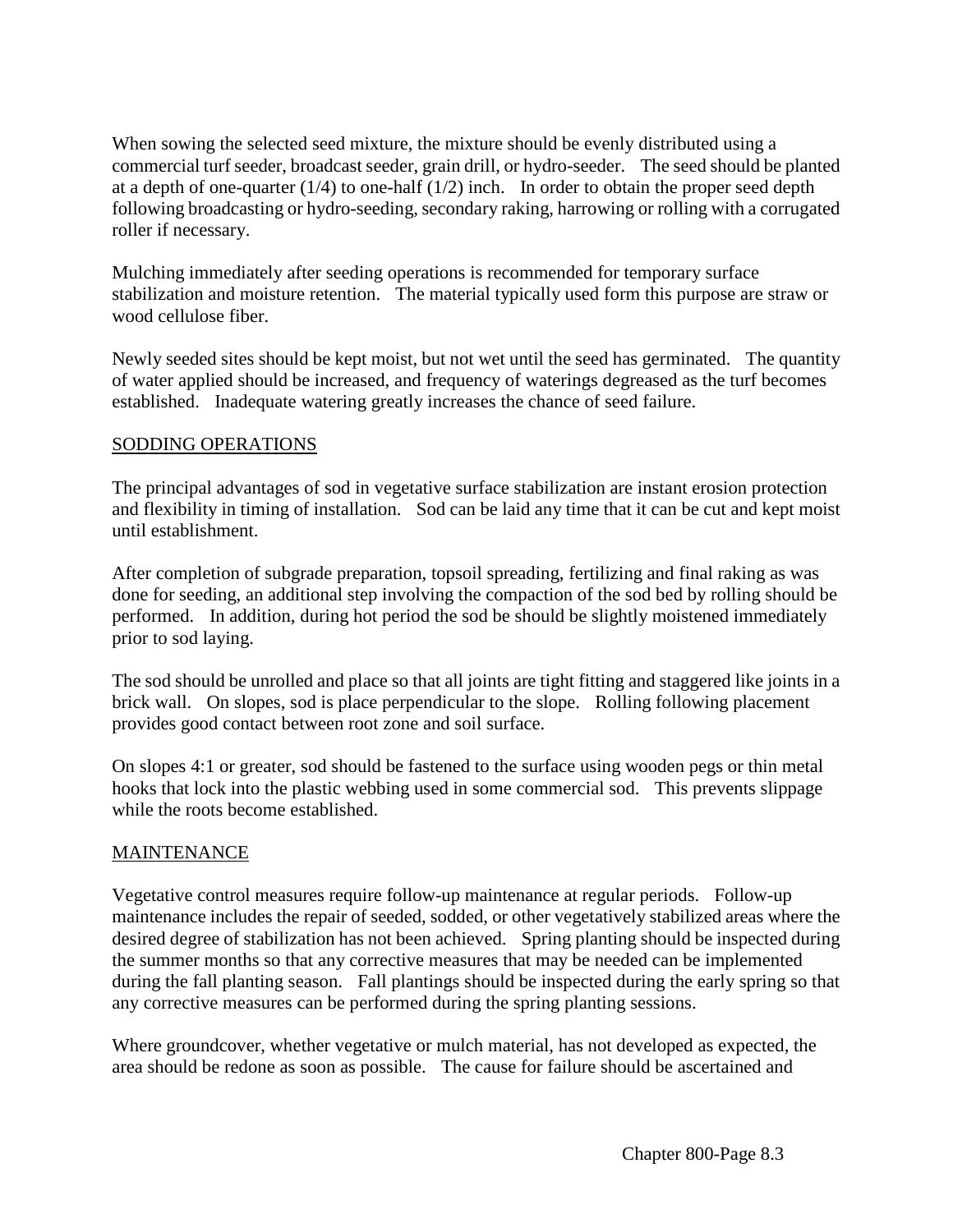corrected as soon as possible. Physical conditions such as soil conditions may be unfavorable, resulting in the failure, thereby requiring an alternative approach and/or type of soil cover.

Areas requiring reseeding or resodding should be prepared in the same manner as the original installation. In naturalized areas, reseeding where failures occur will maintain desired surface protection and prevent infiltration of undesirable weeds. Where permanent vegetative cover has been successfully established, a regular maintenance program for fertilization and mowing of grasses should be performed.

## WATERING

Sod must be watered adequately to prevent desiccation during the first few weeks after installation. All water should be applied as a spray or dispersion to prevent runoff or damage to the sod and to allow the soaking of the sod and sodbed. The watering should be applied in the absence of adequate rainfall according to the generally accepted schedule:

|                | Week Numbers $1 \& 2$ : First watering immediately after laying sod. Three subsequent waterings<br>at 4-day intervals or as needed to prevent desiccation.                                                                                                                                   |  |
|----------------|----------------------------------------------------------------------------------------------------------------------------------------------------------------------------------------------------------------------------------------------------------------------------------------------|--|
| Week Number 3: | One watering.                                                                                                                                                                                                                                                                                |  |
| Week Number 4: | Subsequent waterings, if needed, should be applied at weekly intervals.<br>The sod and sod bed should be soaked to a depth of four inches. During<br>the period of intensive watering, new sod should be protected from heavy<br>traffic to avoid disturbing the established finished grade. |  |

Water shall not be obtained from a fire hydrant without permission from the Department of Public Works. When a fire hydrant is used, a Village of Lombard meter with a backflow preventer shall be used.

## **B) NON-VEGETATIVE STABILIZATION**

As described earlier, mulching newly seeded surfaces helps to control surface erosion and moisture loss. Additionally, mulch is recommended for sites where turf establishment is difficult because of steep slopes or poor soil.

## TEMPORARY MULCHING

For temporary erosion control, mulch may be applied any time conditions are suitable for spreading and anchoring regardless of vegetative cover. Some examples of suitable mulch include:

1. Air dried straw spread uniformly so 80 percent of the surface is covered five or six straws thick (approximately two tons per acre).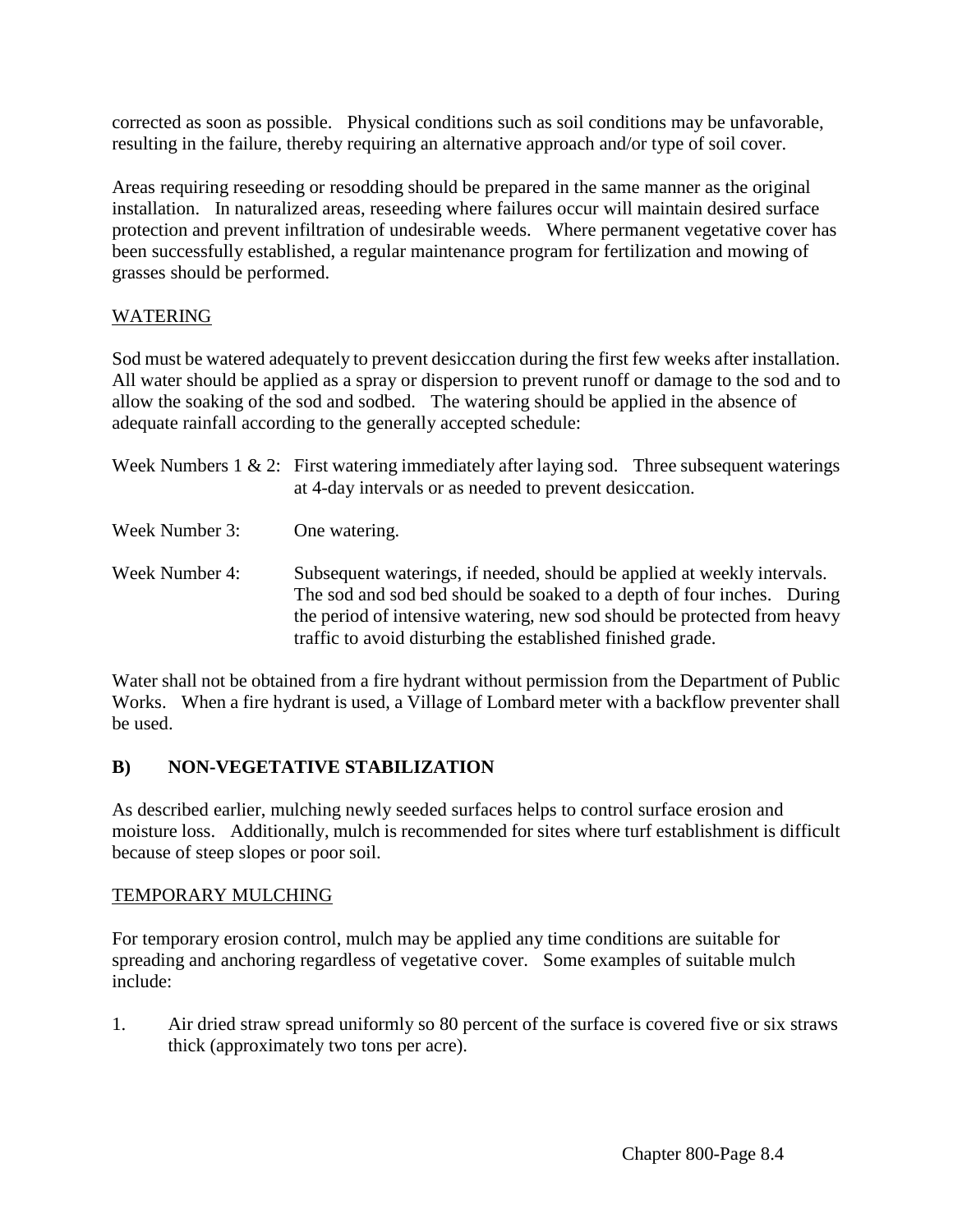- 2. Excelsior blanket, jute netting, paper fabric, or a similar system applied according to manufactures' specifications.
- 3. Wood cellulose fiber mixed with water and applied with a hydro-seeder to form a dense mat after drying.

When using straw mulch, it should be anchored using one of the following suggestions:

- 1. Press straw into the soil to a two-inch depth by use of a serrated straight disc or a dull farm disc set straight.
- 2. Apply a netting on top of mulch and secure with staples. Netting should be one inch by two-inch mesh. Closer spacing may deter plants form emerging through mulch. Install according to manufacturers' specifications.
- 3. Apply a spray coating of emulsified asphalt. Emulsified asphalt should not be used when air temperatures are below 32 degrees F. Follow manufactures' specifications on mixing and temperature control.
- 4. Pegs or staples and twine or heavy string may be used to tie down small grain straw or grass soil every four (4) feet in a square pattern leaving two (2) to three (3) inches above the surface. Stretch twine between stakes in a square and crisscross pattern. Secure twine around each stake with two (2) or more turns. Twine may be applied in the same pattern as above and secured with six (6) inch long wire staples.

## PERMANENT MULCHING

In situations where the establishment of vegetative stabilization is either not practical or desirable, but where erosion control is needed, permanent type mulches such as wood chips or aggregates may be used.

## WOOD CHIPS

Chipped wood or chunk bark are typically combined with landscaping of trees and shrubs.

## AGGREGATE COVER

Gravel and crushed stone provide long-term protection against erosion, particularly on short slopes. Before they are applied they should be washed and a black polyethylene sheeting first placed on the ground to prevent seed germination and growth through the aggregate cover. Aggregate should be placed three inches deep at a rate of nine cubic yards per 1,000 square feet. Aggregate cover used as a subbase to roads and parking lots should be placed as soon as final grade is reached. Applicable local or IDOT specifications should govern the requirements of this placement.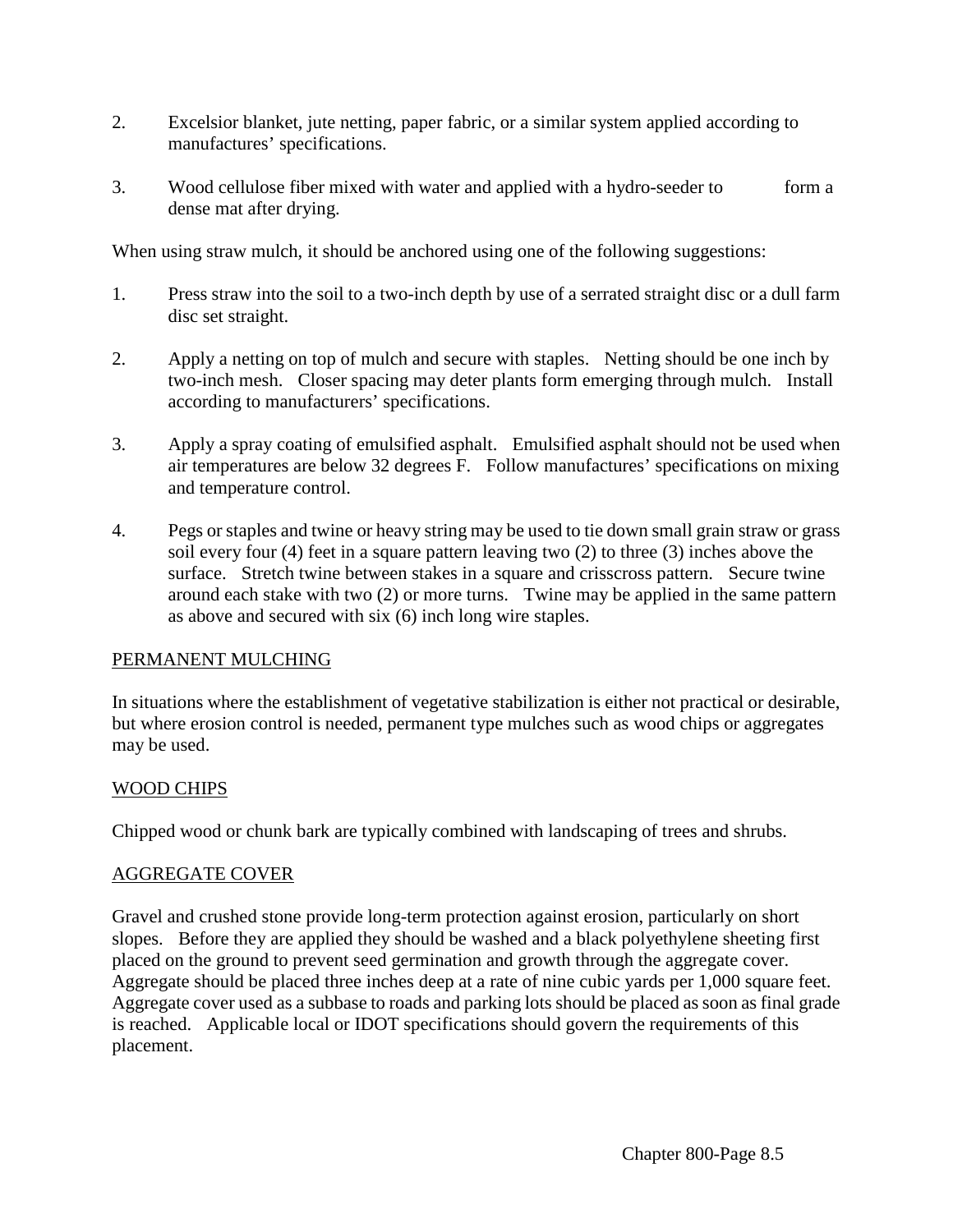### MAINTENANCE

Permanent mulches will require maintenance from time to time. This primarily involves the replacement of material to their original level when the level has been substantially reduced due to decomposition for the organic mulches and displacement or disappearance for both the organic and inorganic mulches. Occasional weed removal may be necessary in situations where a polyethylene underlayment was not used. In cases where weed growth becomes a problem, the timely use of the proper herbicide will reduce or eliminate this problem.

## **800.03 RUNOFF CONTROL**

The following information provides guidance for designing drainageways to carry runoff nonerosively and to direct sediment-laden water to sediment trapping facilities. Guidelines for diversions, waterways, enclosed drainage structures, structural spillways, and outlets are contained in this section. Selection of the appropriate runoff control measure will be dependent on analysis of the existing site conditions, the intended use of the site, and the duration of use of the measure as described in the introduction to this Chapter.

## **A) DIVERSIONS**

The standard for diversions in this section relates solely to drainage diversions. (See standard details.)

### CROSS-SECTION

A typical diversion cross-section consists of a channel and a supporting ridge. In the case of an excavated-type diversion, the natural ground serves as the diversion ridge. Diversion cross sections must be adapted to the equipment that will be used for their construction and maintenance. The channel may be natural, parabolic or trapezoidal in shape; use of "V" channels is generally discouraged due to erosion problems experienced. All side slopes should be no steeper than 3:1. The diversion ridge should have a minimum top width of four feet at the design elevation. In the case of diversions with a ridge, the design height of the ridge should be 0.5 feet above the design water elevation. In the case of excavated diversion, the lowest bank of the channel should be 0.3 feet above the design water elevation.

#### GRADE

When permanent vegetated diversions are used in developments to manage stormwater, the grade of the channel should be such as to minimize standing water and wetness problems.

#### SUBSURFACE DRAINAGE

Underdrains should be used along permanent vegetated diversion channels when adequate grade can not be achieved to prevent ponding water, when hillside seeps or soils with poor internal drainage keep the channel wet or when base flow is intercepted by the diversion.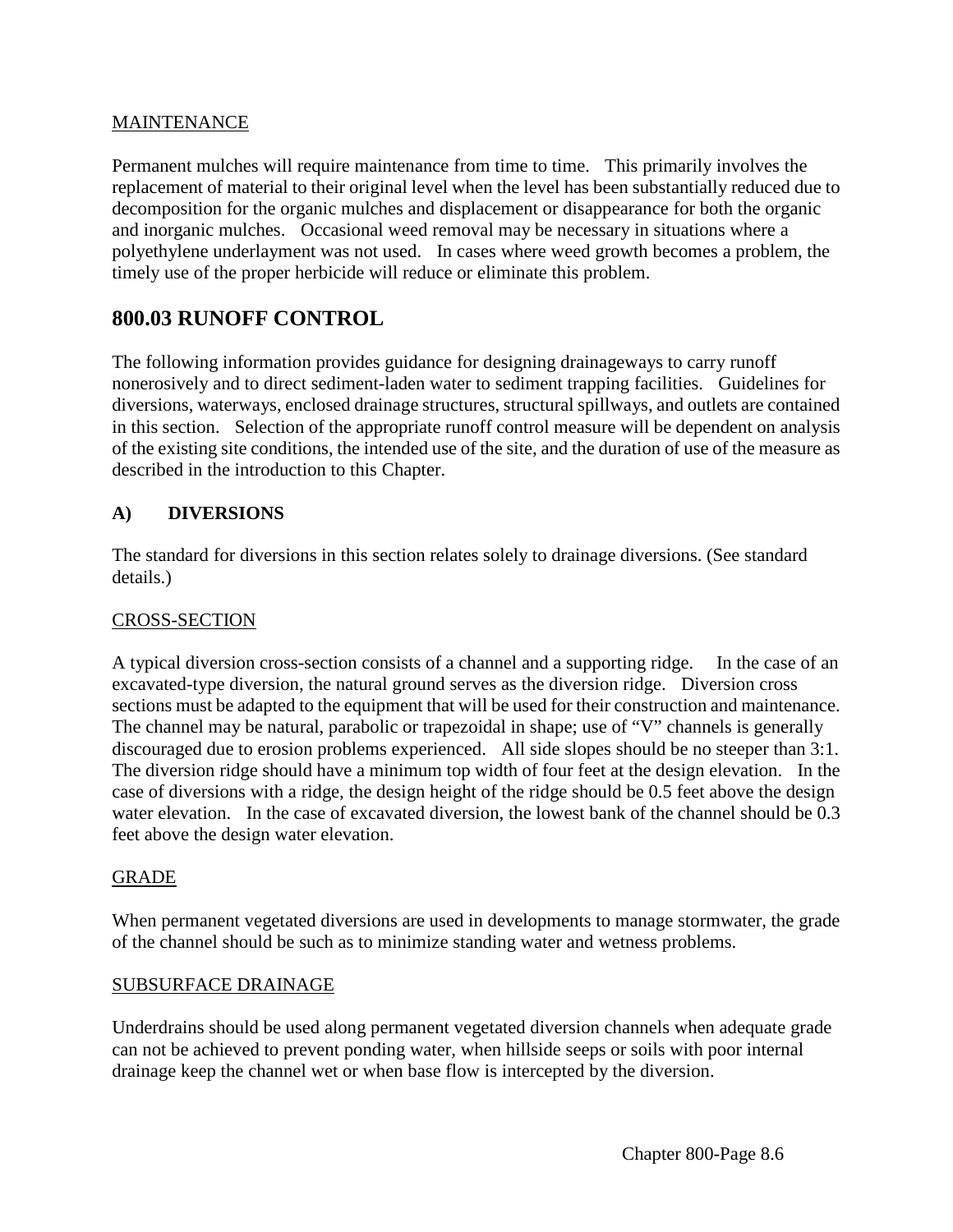## LOCATION

The location of a diversion and outlet must be in compliance with Illinois drainage law, traditional case law precedent and local ordinances and regulation. Outlet condition, topography, land use soil type and length of slope will dictate diversion location. Diversions must be located so that water will empty on established disposal areas, a stable watercourse, waterway or structure.

The spacing of permanent diversions on long slopes for the control of erosion and runoff after construction is a matter of some engineering judgment.

#### SEDIMENTATION PROTECTION

Any high sediment-producing area above a diversion should be controlled by good land use management or by structural measures to prevent excessive sediment accumulation in the diversion channel. If movement of sediment into the diversion channel can not be controlled, then one of the following measures should be used:

- 1. Design the channel to include extra capacity for the storage of sediment. Keep the velocity of flow for the design storm greater than 1.5 feet per second and provide for clean out of the diversion channel when the sediment storage capacity had been depleted.
- 2. Provide a minimum 15-foot wide filter strip of close growing sod adjacent to the diversion channel. Remove excessive accumulations of sediment to maintain a vigorous growth.

#### VEGETATION AND CHANNEL LININGS

All permanent diversion ridges and channels designed with a vegetative lining should be seeded or sodded within 15 days after construction is completed.

#### TRAFFIC CROSSING

At all points where diversion channels will be crossed by construction equipment, the diversion should be protected according to requirement of the stabilized construction entrance practice in this chapter. Bridges or culverts of adequate capacity may also be used.

#### MAINTENANCE

The success or failure of a properly designed and constructed diversion depends on the adequacy of the outlet and proper maintenance. Vegetation in the outlet, diversion ridge, or channel should be maintained as given for maintenance for vegetative soil cover measures described in the first part of this chapter.

Bare and vegetated diversion channels should be inspected regularly to check for points of scour or bank failure; rubbish, or settling of the diversion ridge; excessive wear from pedestrian or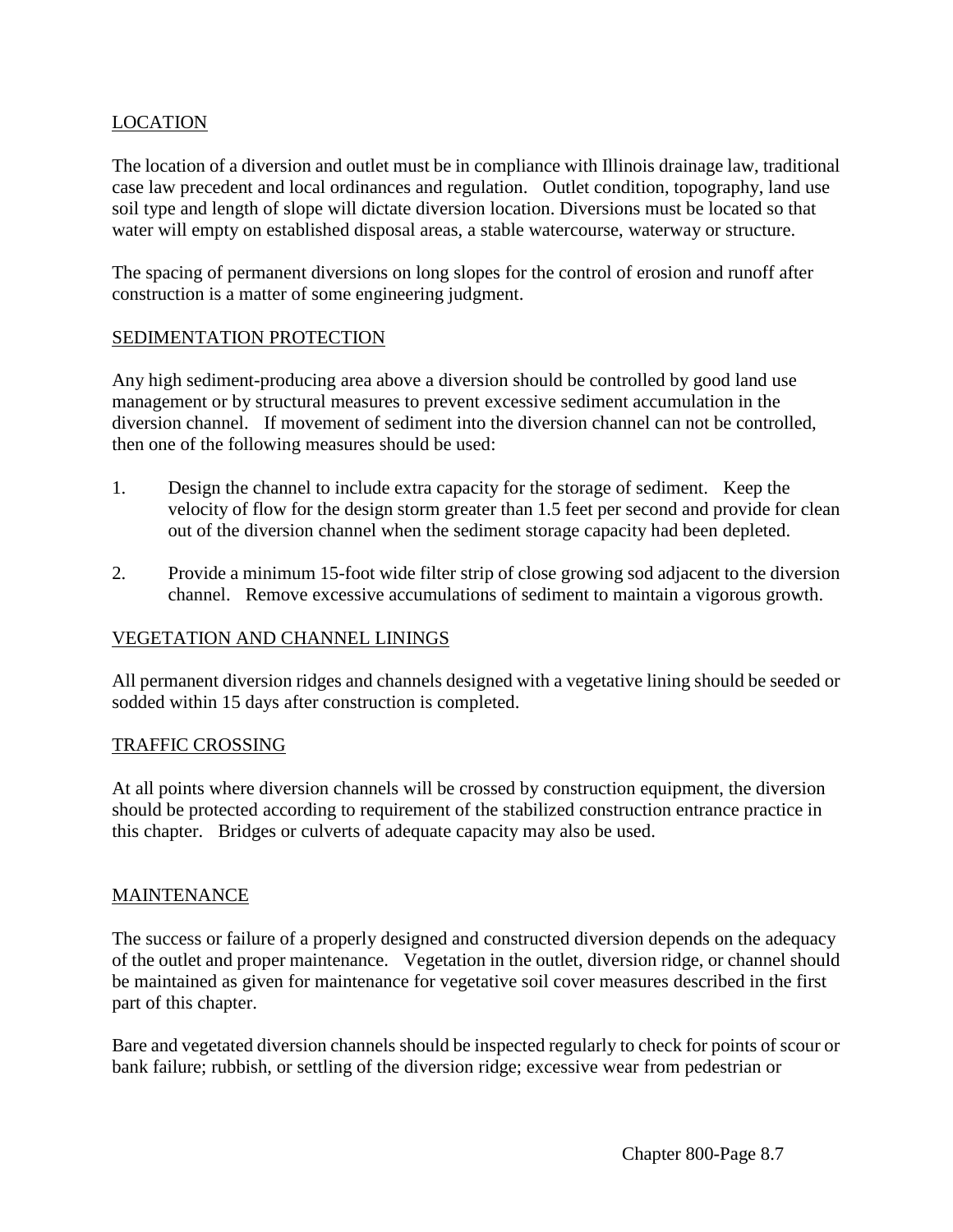construction traffic. Repair damage and remove deposits or sediment from the diversion channel and from the vegetative filter strip.

Lined diversion channels should be checked regularly for cracking; spalling; deterioration from freezing, salt or chemicals; plugging of weep holes; channels obstructions; scour or undermining at the inlet and outlet; points of sediment deposition. Cracks should be sealed, protective coatings applied when needed, modification or riprap repairs made where and when necessary, and obstructions and sediment deposits removed.

## **B) WATERWAYS**

The following guidelines and standards relate solely to "Waterways".

## **CAPACITY**

Waterway capacity should be adequate to carry the peak rate of runoff from a ten-year frequency storm. Greater capacity may be provided if a higher level of protection is required for commercial or residential buildings. For bare or grass channels with a grade of less than 1% out-of-bank flow may be permitted if such flow will not cause erosion, property or flooding damage. The minimum in such cases should be the capacity to carry a two-year frequency storm. Channel capacity is determined by the use of Manning's formula using the highest expected value of "n".

## **STABILITY**

Velocity of flow in waterway channels should not exceed that which will be safe for the planned type of channel lining. Velocity is computed using Manning's formula using the lowest expected value of "n".

## CROSS SECTION

The cross section or shape of waterway channels may be triangular, parabolic, or trapezoidal. All waterway cross sections should be designed to permit easy crossing of equipment during construction and maintenance.

The parabolic shape is the preferred cross section. Most waterways constructed with a trapezoidal section tend to revert to a parabolic cross section. The triangular cross section concentrates flow in the "v" of the channel causing higher and more erosive velocities. When bare or vegetated triangular channels are used, the minimum side slopes should be (6:1) or flatter.

## GRADE

When permanently vegetated waterways are used in developments to manage or convey storm water, the grade of the channel should be such as to minimize standing water and wetness problems.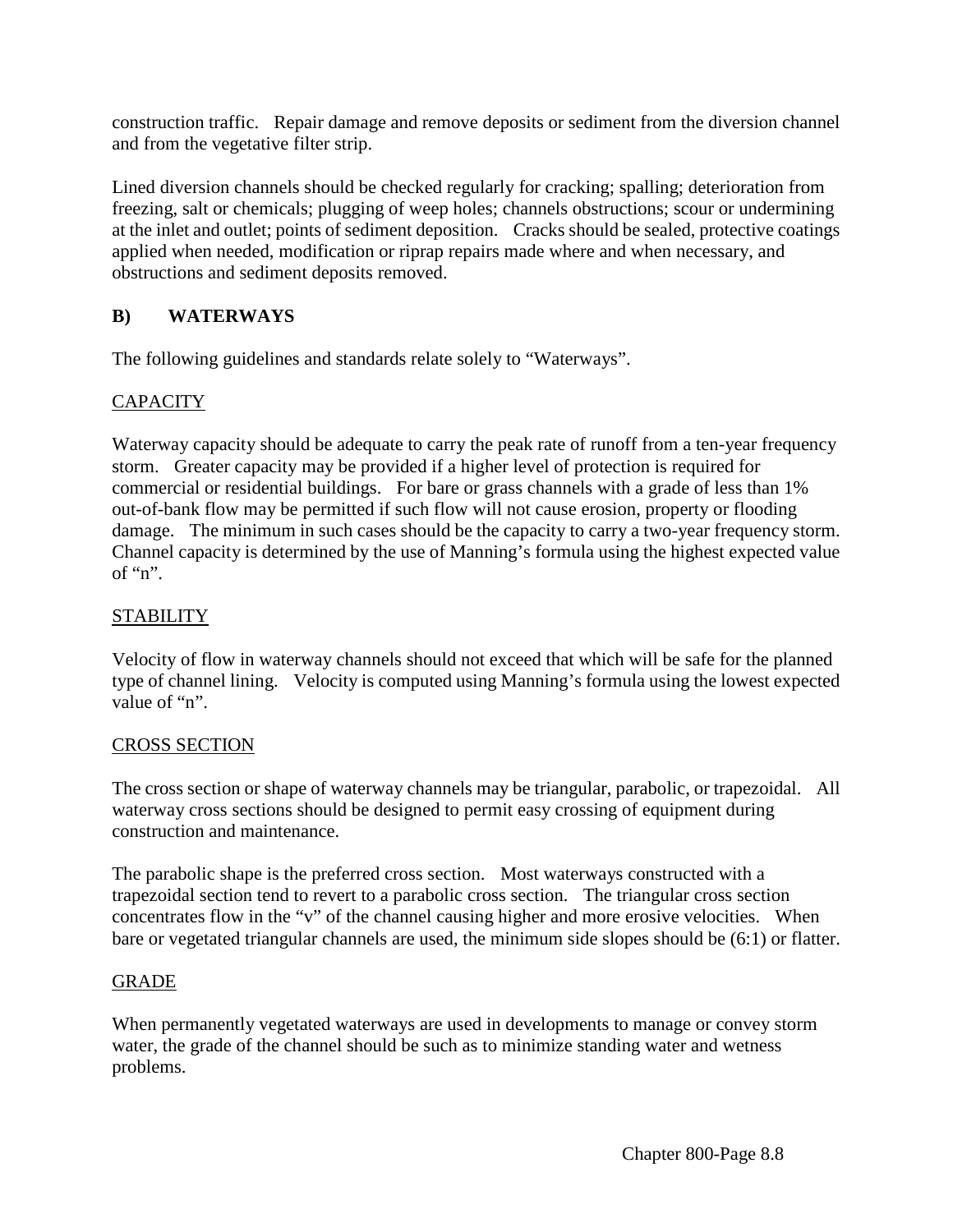### SUBSURFACE DRAINAGE

Subsurface drainage may be required for bare and vegetated channels in areas with a high water table, seepage problems or prolonged low flows from adjacent property. Underdrains, stone center drains, lined pilot channels, or other suitable subsurface drainage measures may be used. The minimum capacity should be .015 cfs\acre of poorly drained soils in the watershed.

If local ordinances permit, storm sewers may be used to extend existing agricultural tile or base flow across a development. They may also be used as an under drain for the waterway if the conduit is open jointed.

When an under drain is needed along the waterway channel, it should be located at the edge of the waterway channel. The top of the drain should be at least two feet below the bottom of the waterway channel.

### LOCATION

The location of waterway channels is considerable importance to a good program of erosion and sedimentation control. Wherever possible, the planner should preserve the natural drainage system. Waterways should generally be located in natural drainageways where water can drain in from all sides. When the establishment of vegetation is required, moisture conditions and soil fertility are usually best in such areas.

Waterways may also be located along development boundaries, road rights-of-way, back lot lines or along storm sewer center lines. In all situations waterway channels should be located so that they do not make sharp, unnatural changes in direction of flow. It is better to design lots to conform to natural features of the land than to have unnatural drainageways result from manipulation of landforms.

All waterway channels should have stable outlets with adequate capacity for the designed flow. The outlet may be another vegetated channel, an earth ditch, a structure, or other suitable outlet. In all cases, the outlet must discharge in such a manner as not to cause erosion. Outlets should be constructed and stabilized prior to the operation of the waterway channel. Applicable Illinois drainage laws, traditional case law precedent and local ordinance and regulations must be observed in locating waterway channels and outlets.

#### SEDIMENTATION PROTECTION

Permanent waterway channels should be protected from sediment produced in its watershed. When sediment is not controlled before it reaches the waterway, one or any combination of the following should be used:

1. Installing a vegetative filter strip on each side of the waterway channel where surface water enters.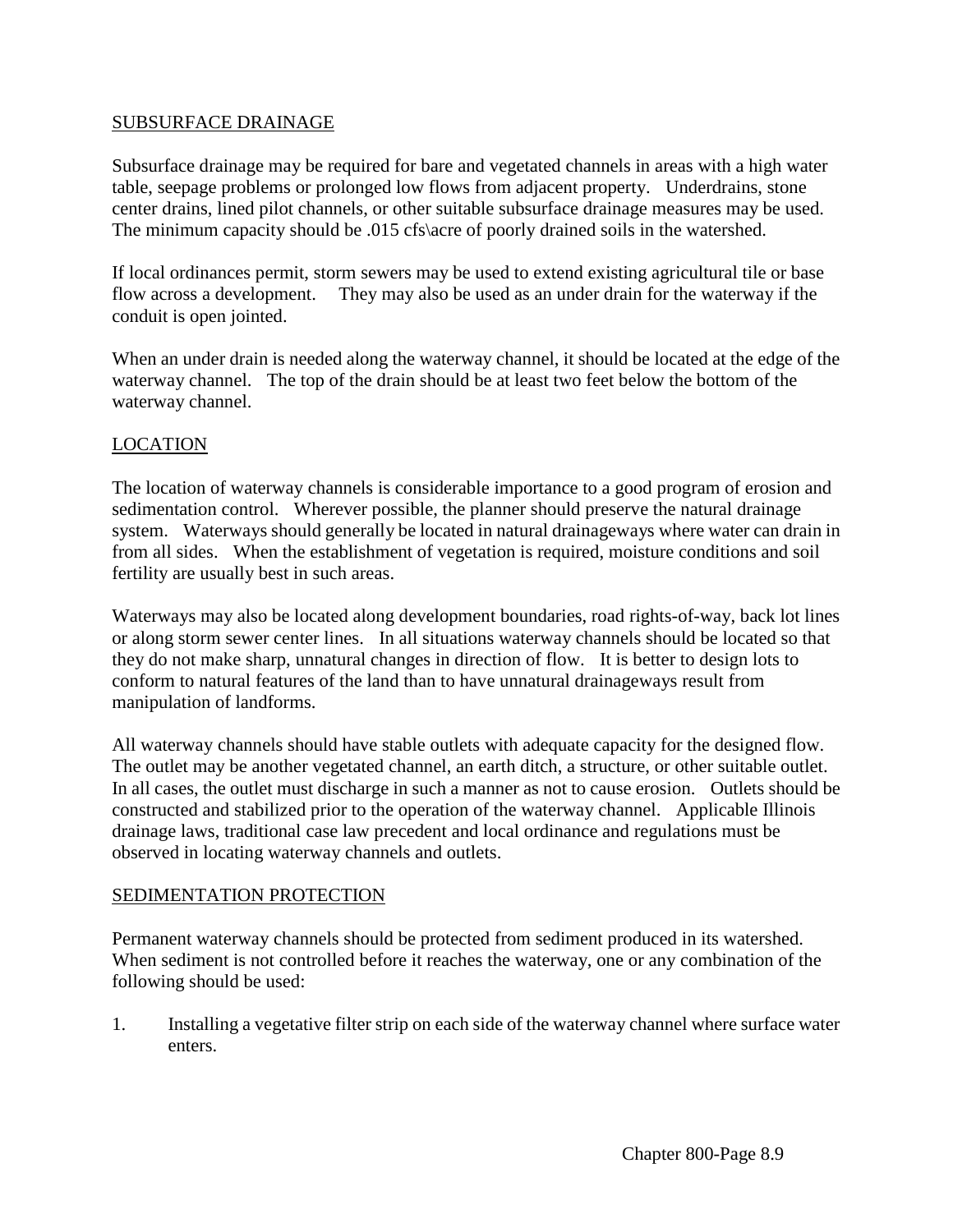- 2. Increasing the depth and corresponding top width to store trapped sediment. Normally 0.3 to 0.5 foot of depth is added.
- 3. Providing for cleaning out of the channel when its design cross section deteriorates.

## TRAFFIC CROSSING

Where bare and vegetated waterway channels are to be crossed by construction equipment the channel should be protected according to the requirements of the stabilized construction entrance practice as given in this chapter. Where paved channels are to be crossed, the lining will be designed to carry the expected loads. Culverts or bridges of adequate capacity may also be used.

## CHANNEL LINING

Vegetative channel linings should be chosen in accordance with guidelines given in the vegetative section of the chapter. Vegetation should be established within 15 days after construction. Any of the following will help achieve this:

- 1. Establishing vegetative cover by sodding part or all of the waterway channel.
- 2. Using mulch on all waterways seedings.
- 3. Irrigating sod or seedings.

Structural channel linings should be selected, designed and installed according to the following criteria:

Freeboard:The minimum freeboard for lined waterways or outlets should be one (1) foot above design high water in areas where erosion-resistant vegetation cannot be grown adjacent to the paved side slopes. No freeboard is required if vegetation can be grown and maintained.

Side slopes: The steepest permissible side slopes horizontal to vertical should be:

| Unreinforced concrete, hand-placed, formed concrete:          |            |  |  |
|---------------------------------------------------------------|------------|--|--|
| Height of lining, 1.5 ft. or less                             | Vertical   |  |  |
| Hand-placed screeded concrete or mortared in-place flagstone: |            |  |  |
| Height of lining, 2 ft. or less                               | $1$ to $1$ |  |  |
| Height of lining, more than 2 ft.                             | $2$ to $1$ |  |  |
| Slip form concrete:                                           |            |  |  |
| Height of lining, less than 3 ft.                             | $1$ to $1$ |  |  |
| Rock riprap:                                                  | 2 to 1     |  |  |

Lining thickness: Minimum lining thickness should be: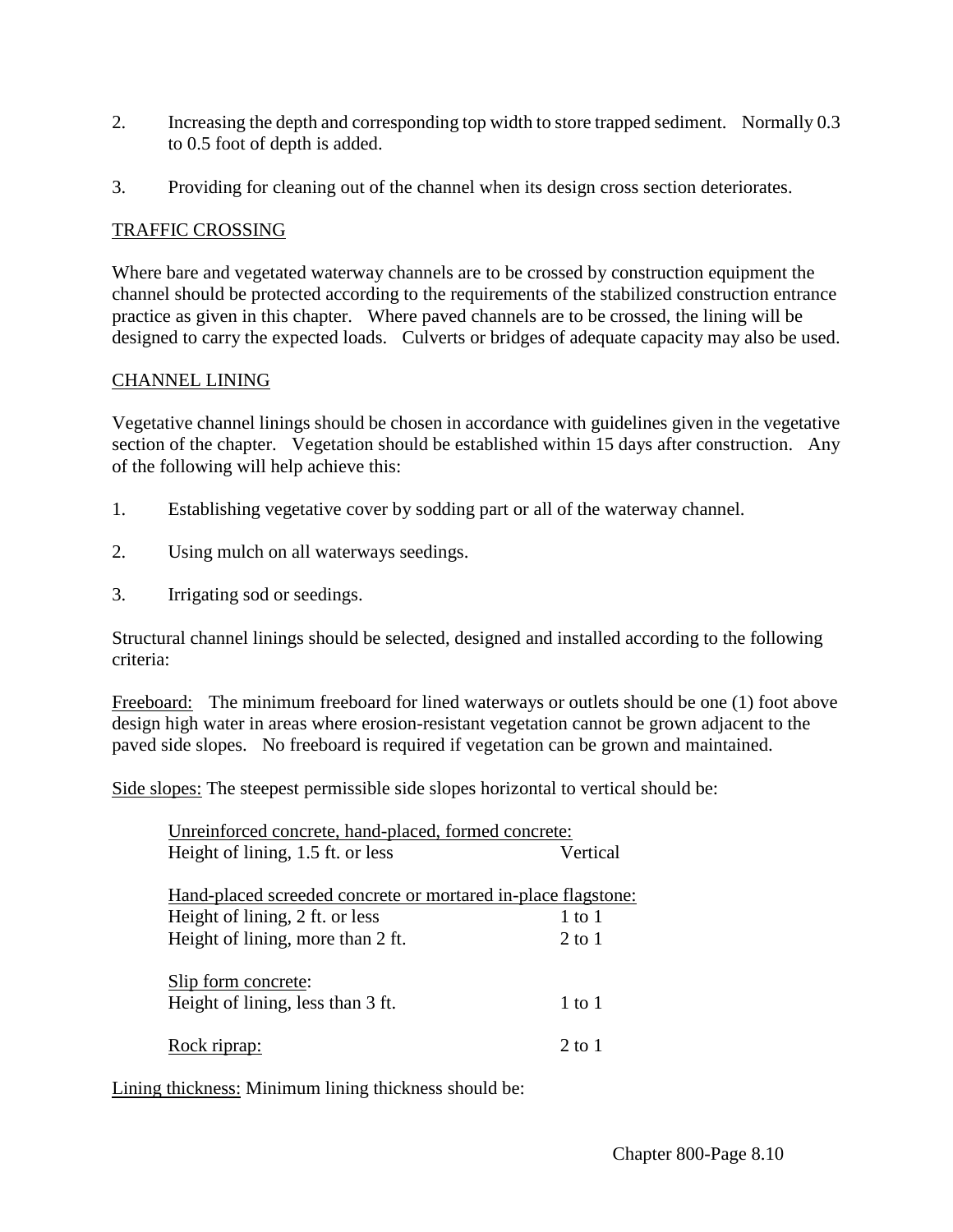| Concrete (Reinforced) | 4 in. (In most problem areas,<br>minimum thickness should be 5 in.<br>with welded wire fabric reinforcing.) |  |
|-----------------------|-------------------------------------------------------------------------------------------------------------|--|
| Rock riprap           | Maximum stone size plus thickness<br>of filter or bedding.                                                  |  |
| Flagstone             | 4 in., including mortar bed.                                                                                |  |

Related structures: Side inlets, drop structures, and energy dissipaters should meet the hydraulic and structural requirements for both the site and off-site discharge conditions.

Filters or bedding: Filters or bedding should be used to prevent piping. Drains should be used to reduce uplift pressure and to collect water, as required. Weep holes may be used with drains if needed.

Concrete: Concrete used for lining should be proportioned so that it is plastic enough for thorough consolidation and stiff enough to stay in place on side slopes. A dense durable product should be required. Specify an air-entrained mix that can be certified as suitable to produce a minimum strength of at least 3,000 psi. Cement used should be Portland cement, Types I, or II or, if required, Types IV or V. Aggregate used should have a maximum size of one and one-half (1  $\frac{1}{2}$  inch.

Mortar: Mortar used for mortared-in-place flagstone should consist of a workable mix of cement, sand, and water with a water-cement ratio of not more than six (6) gallons of water per bag of cement.

Contraction joints: Contraction joints in concrete linings, if required, should be formed transversely to a depth of about one-third (1/3) the thickness of the lining at a uniform spacing in the range of ten (10) to fifteen (15) feet. Provide for uniform support of the joint to prevent unequal settlement.

Rock riprap or flagstone: Stone used for riprap should be dense and hard enough to withstand exposure to air, water, freezing, and thawing. Flagstone should be flat for ease of placement and have the strength to resist exposure and breaking.

Cutoffs: Cutoff walls should be used at the beginning and ending of concrete linings. Other channel linings should be keyed into the channel at both ends of the lining.

## PLANS AND SPECIFICATIONS FOR WATERWAYS

Plans for waterways should at a minimum include the following: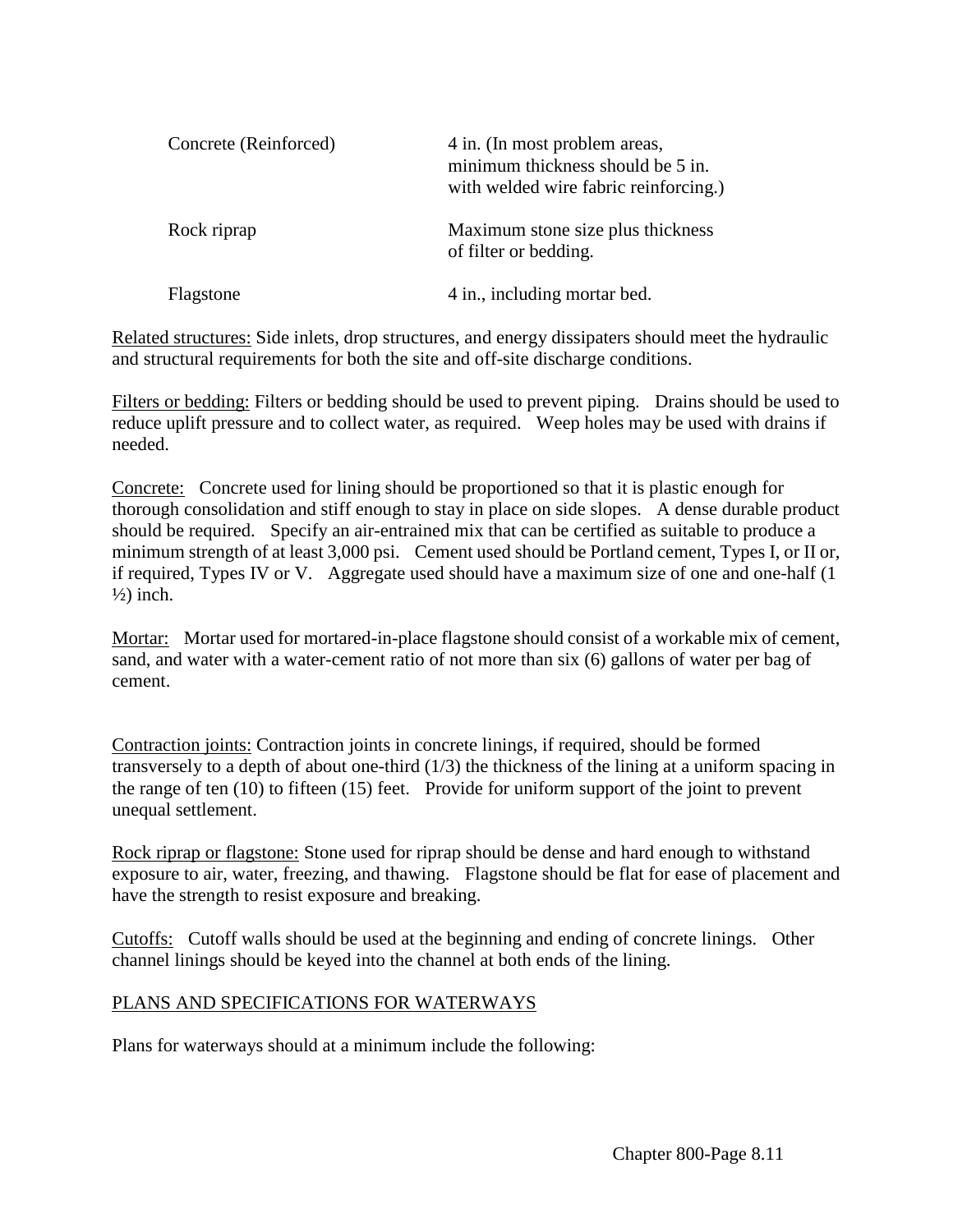- 1. Location of the channel and reaches in sufficient detail so that the contractor or engineer can stake it for construction.
- 2. Design the grade and dimensions for each reach.
- 3. Size the length and location of underdrain or base flow channel, if used.
- 4. Vegetative or lining requirements.
- 5. Specifications and special construction notes as needed.

## **MAINTENANCE**

Maintenance for waterways is the same as for diversions.

## **C) ENCLOSED DRAINAGE STRUCTURES**

Criteria for design and construction of storm sewers for the conveyance of stormwater are referenced in Chapter 200 of this manual. When storm sewers are used in conjunction with erosion and sediment control measures, the following minimum criteria should be met in addition to any other state or local requirements.

## DESIGN GUIDELINES FOR STORM SEWERS

## **CAPACITY**

The storm sewer should be designed, either alone or in combination with other drainage and siltation control features, with adequate capacity to drain those features or structures at the rates established by the standards for them. For example, a storm sewer may be used in connection with a grassed waterway or diversion to carry some or all of the design flow.

## INLET

An inlet may be a standard inlet, collection box or perforated riser; capacity should be adequate to provide maximum design flow in the conduit. Flow control devices should be installed as necessary to accomplish detention for sediment control, stormwater management, or more efficient design. Perforated risers, if used, should be of durable materials and structurally sound. Inlets must be designed with appropriate trash and safety guards.

## OUTLET

The outlet should be stable for all anticipated flow conditions. Velocity attenuation should be provided in any transfer from an erosion-resistant conduit to bare earth or vegetated channels and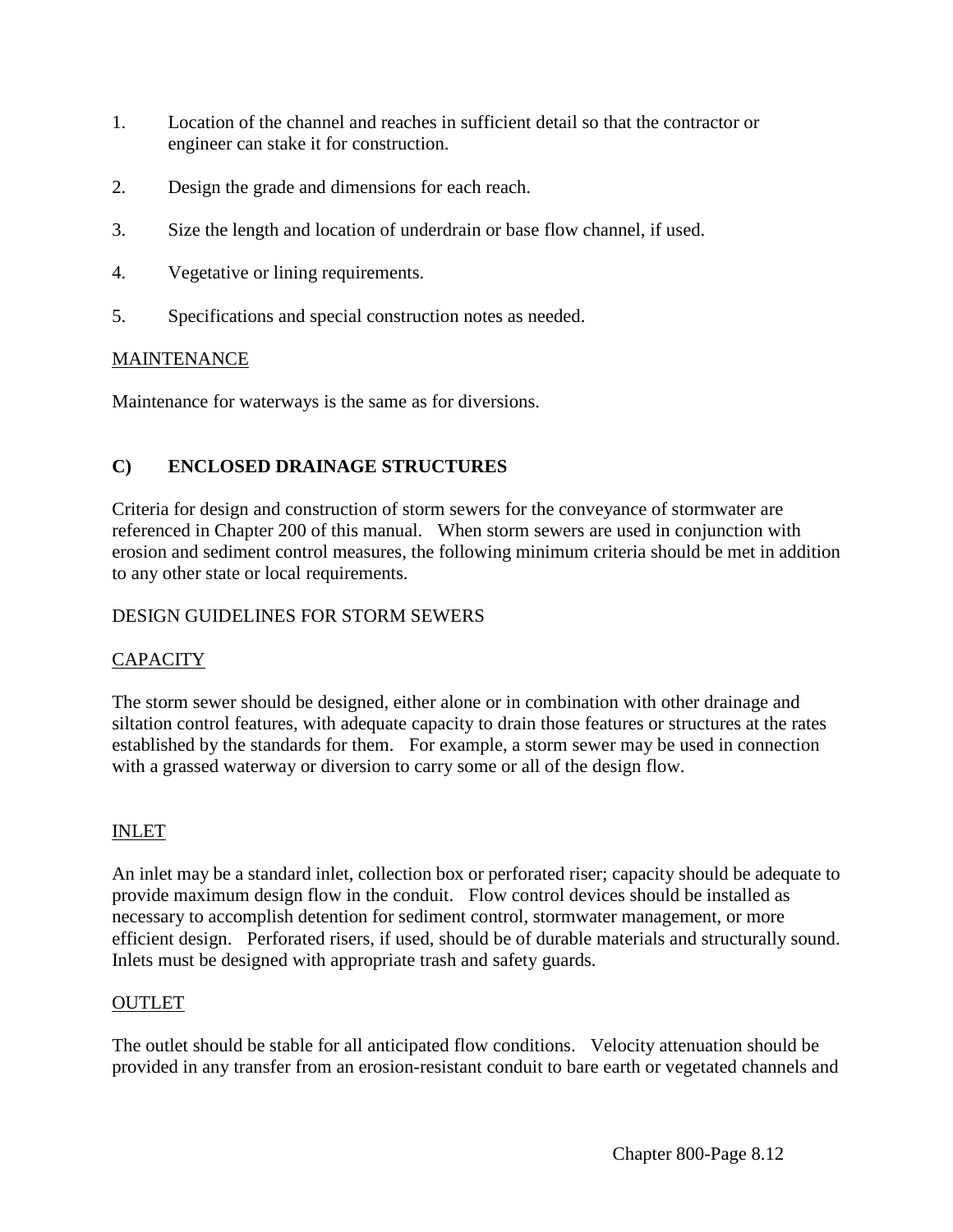waterways. The possibility of silt deposit from reduced velocity should also be considered. A guideline for design of outlet protection is given later in this chapter.

## PLANS AND SPECIFICATIONS FOR STORM SEWERS

Drawings and specifications for sewers used in conjunction with erosion and sediment control should be consistent with standard practice for storm sewers.

## MAINTENANCE

Maintenance for storm sewers is given in a later section of this chapter.

## **D) PIPE SPILLWAYS**

The principal spillway, commonly termed the mechanical or structural spillway, is designed to convey the shorter recurrence-interval discharged through an earthen embankment. The minimum capacity of pipe structures used as principal spillways should be that required to pass the peak flow.

## EMERGENCY SPILLWAY

The emergency spillway is usually a vegetated channel designed to discharge flood flows in excess of the design storm or as a relief for the principal spillway in case of clogging or damage. The crest of the emergency spillway is set at the maximum water level that will develop when the principal spillway is discharging at its maximum required rate. The minimum capacity of the combined flows of the principal and emergency spillways should be that required to pass the peak flow.

## EMBANKMENTS

The minimum elevation of the top of the settled embankment should be one (1) foot above the water surface in the emergency spillway flowing at design depth. The minimum difference in elevation between the crest of the emergency spillway and the settled top of the embankment should be two (2) feet for all dams having more than a 20-acre drainage area.

## SIDE SLOPES

The upstream and downstream side slopes of the settled embankment should not be more than either 3:1 or 4:1 in stormwater detention basins on residentially zoned lots. All slopes must be designed to be stable.

## SETTLEMENT

The height of the berm should be increased by 5% where fill material is placed in eight (8) inch layers and compacted by heavy equipment such as rubber-tired scrapers. If controlled compaction is specified, suitable allowance should be made.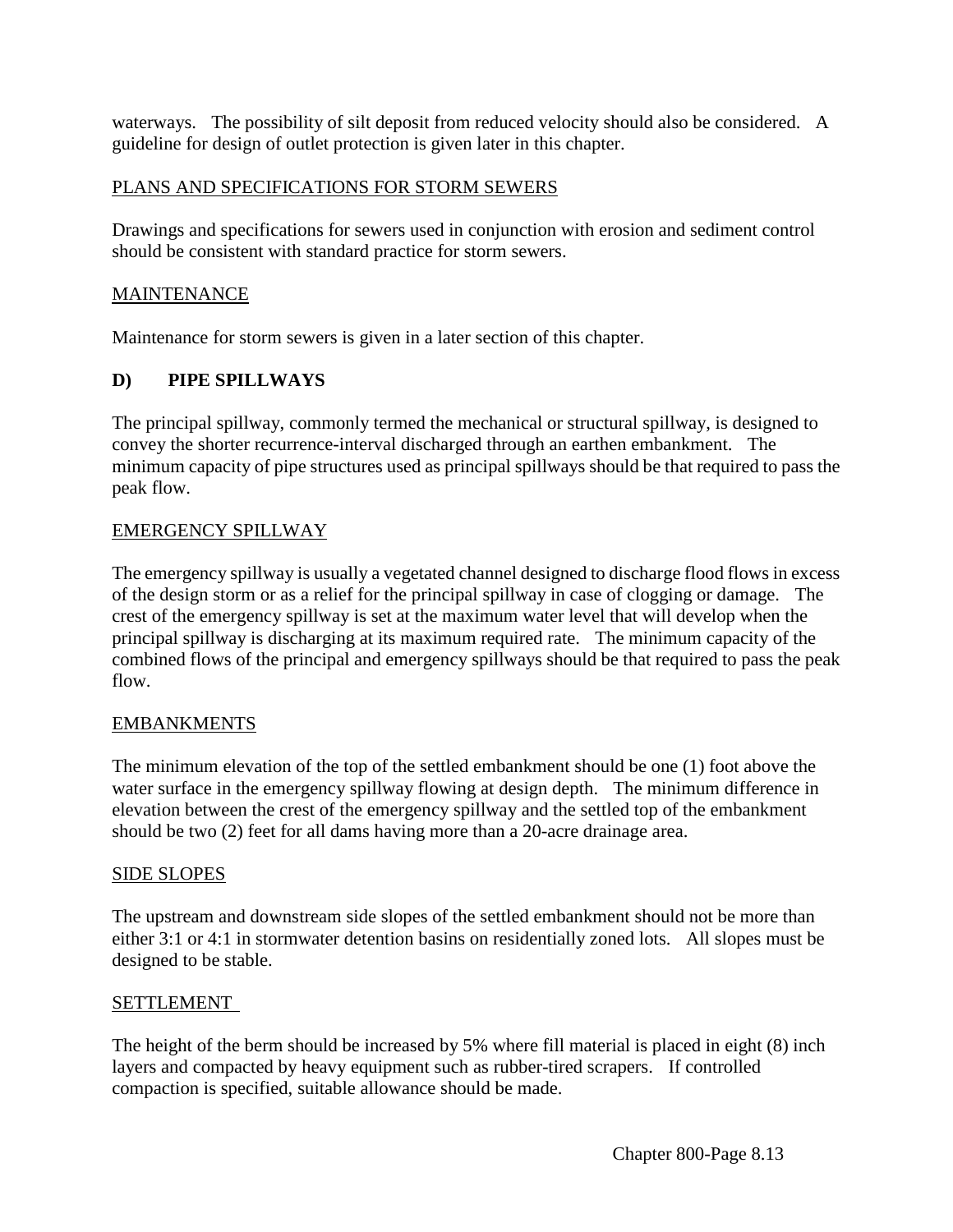## FENCING

Near urban areas, safety protection may be required to control traffic that may endanger the vegetative cover on the embankment and spillway areas.

#### VEGETATION

The exposed surfaces of the embankment, earth spillway, borrow area, and other areas disturbed during construction, should be seeded or sodded, according to recommendations given in the vegetative section of this chapter, within 15 days after completion.

#### COMPLIANCE WITH LAWS AND REGULATIONS

Design and construction of pipe structures must comply with applicable state and local laws, ordinances, rules and regulations.

#### PLANS AND SPECIFICATIONS FOR PIPE SPILLWAYS

Plans for pipe structures should, as a minimum, show the following:

- 1. Location on the site and enough information for the contractor or project engineer to stake the structure for construction.
- 2. Necessary dimensions and elevations.
- 3. Typical cross-section of the embankment.
- 4. Location, profile and typical cross section of emergency spillway.
- 5. Area to be vegetated and type of vegetation to be used.
- 6. Specifications and special construction notes as appropriate.
- 7. Safety features to be provided.

#### MAINTENANCE

Maintenance is of paramount importance for the continued effectiveness of pipe structures. Guidelines for maintenance are given later in this chapter.

#### **E) WEIR SPILLWAYS**

The scope of this standard is the same as those for sediment basins. It is intended to cover routine applications in connection with erosion and sedimentation control.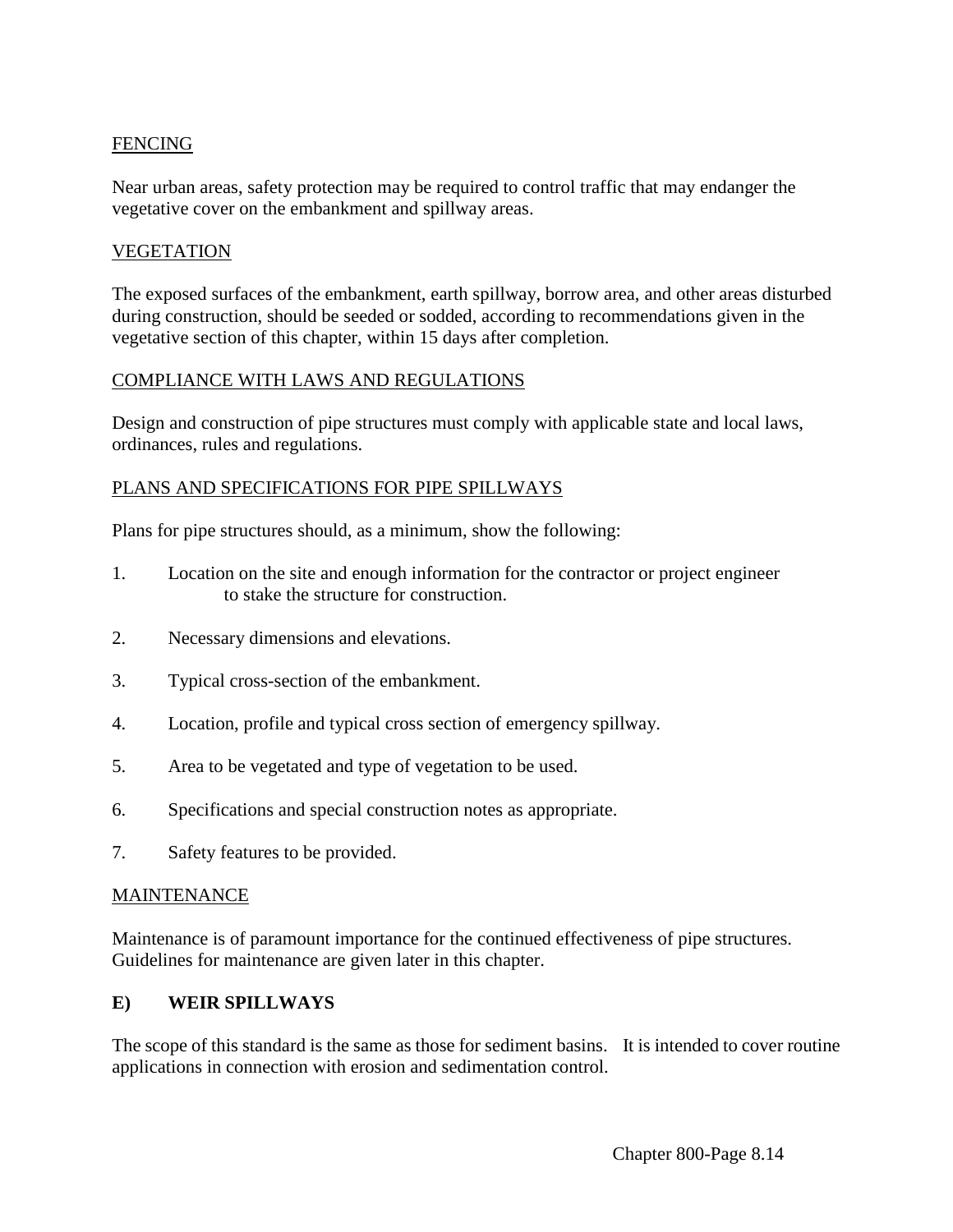### EMERGENCY SPILLWAY

Emergency spillways should have capacities and should meet the same requirements as for pipe spillways.

### EARTH EMBANKMENT

Earth embankment which direct the flow through the weir should have a settled height of at least one (1) foot above the top of the headwall extension. The minimum top width will be four (4) feet and side slopes should be no steeper than 3:1 or 4:1 if on a residentially zoned lot. A wider top width may be easier to construct and maintain.

#### INLET PROTECTION

When the depth of flow over the weir exceeds two feet, riprap or equivalent protection should be provided at the entrance.

### LOCATION

For weir spillways with definite approach channels, the site should be selected so that the spillway can be located on a reasonably straight section of channel, with no upstream or downstream curves within at least 100 feet of the structure.

It often will be desirable to straighten the channel alignment above and below the spillway so that it merges smoothly with the existing channel. Poor alignment may result in a reduction in discharge capacity and excessive scour of the embankment and channel banks. There should be no channel restrictions or obstacles in the approach channel that would interfere with the design flow entering the spillway inlet.

The site selected should provide an adequate foundation for the spillway. The foundation material must have the required supporting strength resistance to sliding and piping, and be sufficiently homogeneous so as to prevent uneven settlement of the structure.

#### STABILITY OF CHANNEL BELOW SPILLWAY

The outlet of a spillway should be so designed that scour or deposition in the exit channel will not reduce its function or stability.

The channel grade below the spillway should be stable to prevent undercutting of the spillway. Stability should be determined by comparing velocities for the design flow in the downstream channel with the permissible velocities for the soils and vegetation in the channel.

#### FENCING

Near urban areas, safety protection may be required. Temporary fencing may be required to control traffic that may endanger the vegetative cover on the embankment and spillway areas.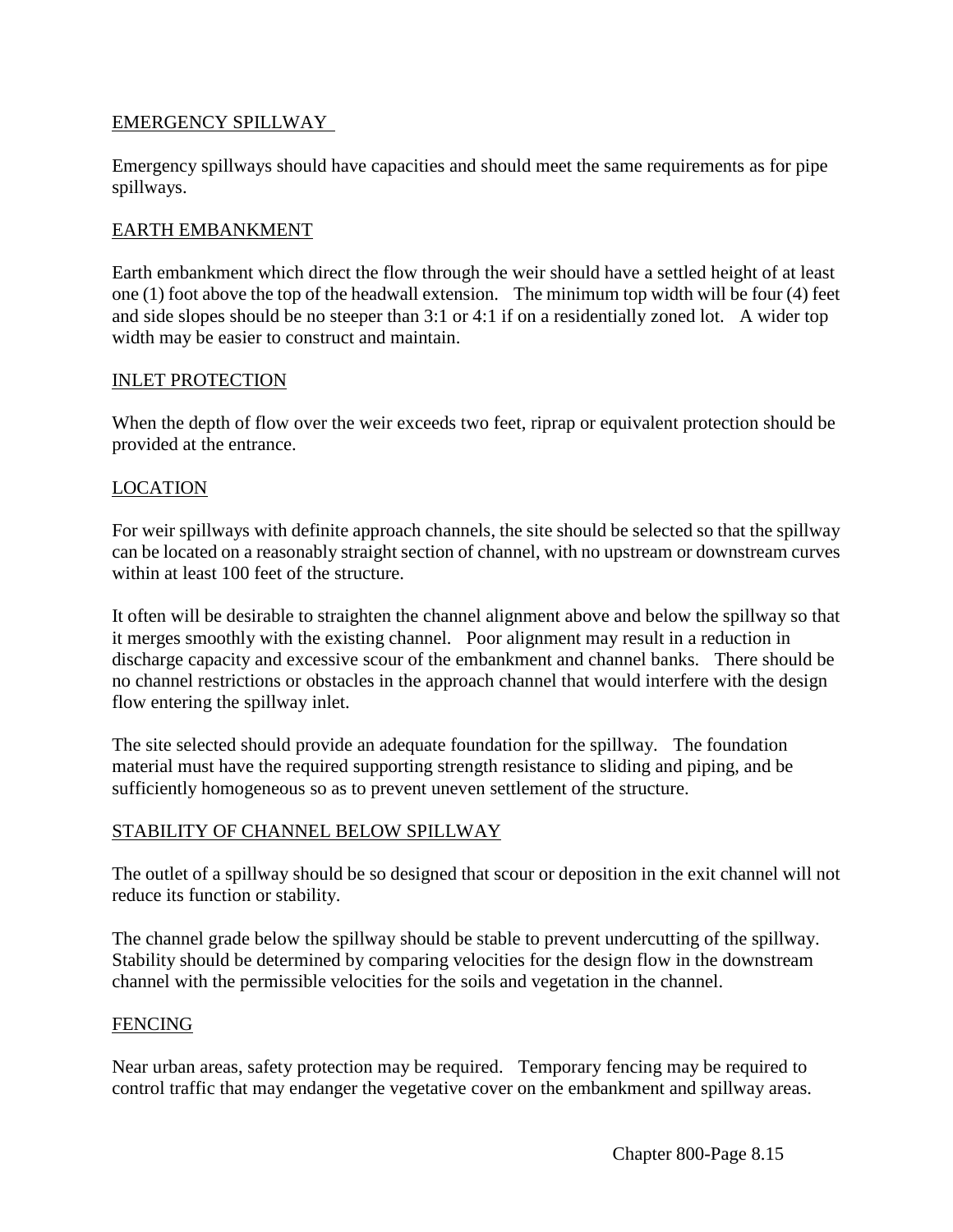## **VEGETATION**

All areas around the structure should be vegetated according to recommendations in the vegetative section of this chapter.

### PLANS AND SPECIFICATIONS FOR WEIR SPILLWAYS

Plans for weir structures will, as a minimum, show the following:

- 1. Location on the site and enough information for the contractor or project engineer to stake the structure for construction.
- 2. Necessary dimensions and elevations.
- 3. All necessary structural detail drawings.
- 4. Location, profile and typical cross-section of emergency spillway.
- 5. Area to vegetated and type of vegetation to be used.
- 6. Safety features to be provided. Specifications and special construction notes as appropriate.

#### MAINTENANCE

Maintenance for weir structures is given later in this chapter.

## **F) OUTLET PROTECTION STRUCTURES**

The design guidelines in this section are limited to those items directly related to erosion and sedimentation control features of outlet protection; in general they coincide with other engineering considerations. Outlet protection features of weir structures are usually incorporated into their design.

#### EROSION OF SUPPORT

The outlet of any conduit should be protected against erosion and undermining of the conduit. A continuous section of closed conduit properly supported with earth or other means (headwall, etc.) may be used to accomplish this. Protection against undermining may also be accomplished by use of energy dissipation basins or plunge pools.

#### DOWNSTREAM PROTECTION

All pipe or storm sewer outlets should have a structurally lined apron or suitable dissipating device immediately downstream from the outlet where discharge channels from pipe flow to channel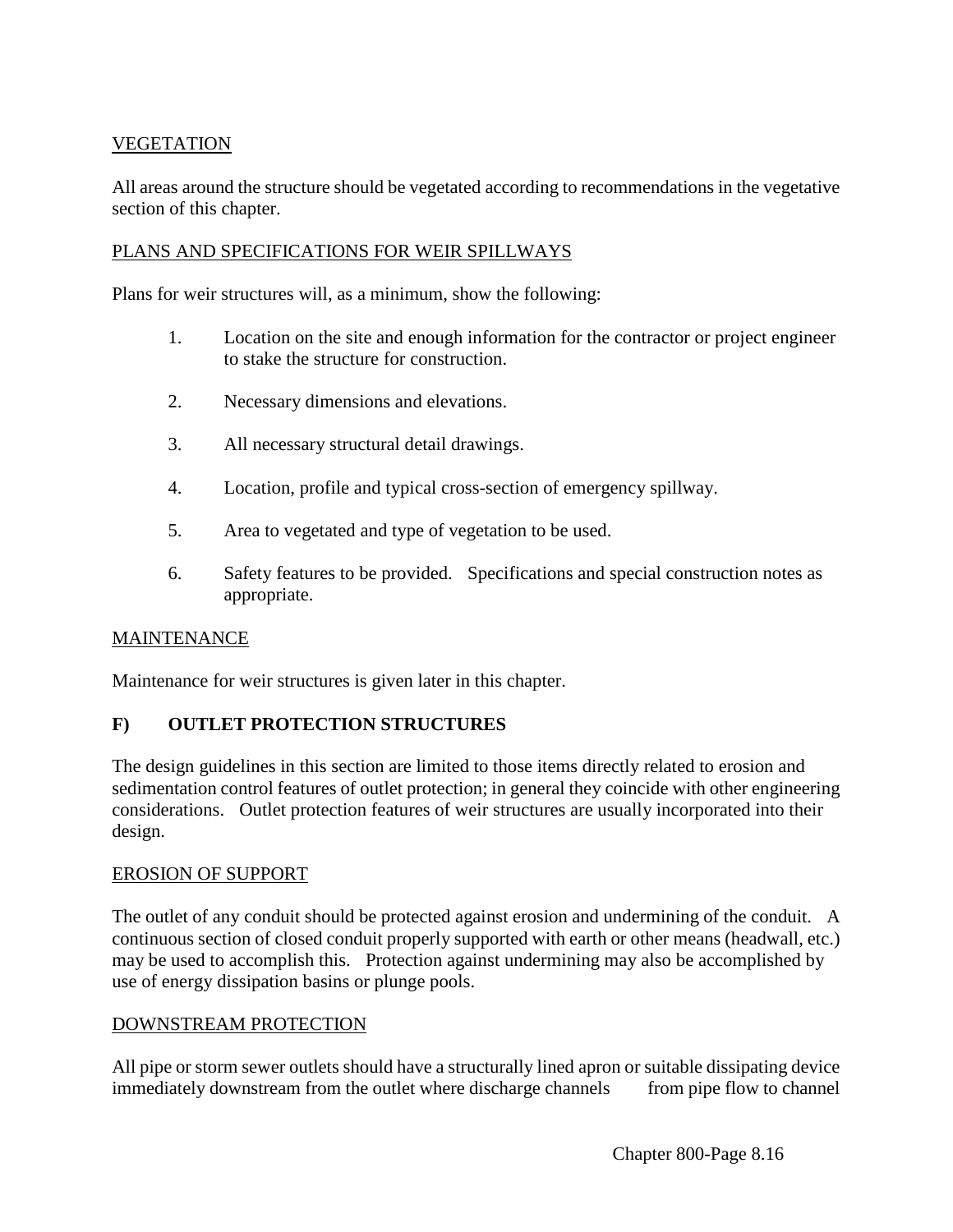flow. Channel stability should also be ensured below the outlet protection structure and velocity of discharge reduced, as necessary to match downstream channel limits of erodibility.

## PLANS AND SPECIFICATIONS

In addition to plans and details of structural features involved, show a plan view, profile, and cross-section of each channel reach between the storm drain outlet under consideration and the existing publicly-maintained system or the natural stream channel receiving the discharge flow. Indicate the velocity of discharge for each of the following:

- 1. The outlet under consideration (pipe, structure or paved channel).
- 2. Any riprap or paved apron sections.
- 3. Each successive channel reach from the end of the apron to the point of entry into the existing drainage system or natural stream.
- 4. Show on the plan the proposed method of stabilizing each channel reach needed to establish conditions consistent with computed velocities.

## MAINTENANCE

Maintenance of outlet protection structures is given in the following section of this chapter.

## **G) POND AERATION**

Aerators shall be provided for all wet-bottom detention/retention basins. The type and size of aerators shall be as follows unless otherwise recommended by the manufacturer and approved by the Director of Community Development.

|            | <b>AERATOR TYPE   MAX. POND DEPTH</b>        |
|------------|----------------------------------------------|
| l Fountain | Less than 15 feet                            |
| Diffuser   | Greater than 10 feet                         |
|            | Horizontal aspirator   Between 3 and 15 feet |

Pump size: 1.5 HP per acre of water surface area.

## **800.04 MAINTENANCE OF STRUCTURAL MEASURES**

All structural measures for control of erosion and disposal of sediment and water must have timely maintenance if those measures are to endure and perform their function. Maintenance is essential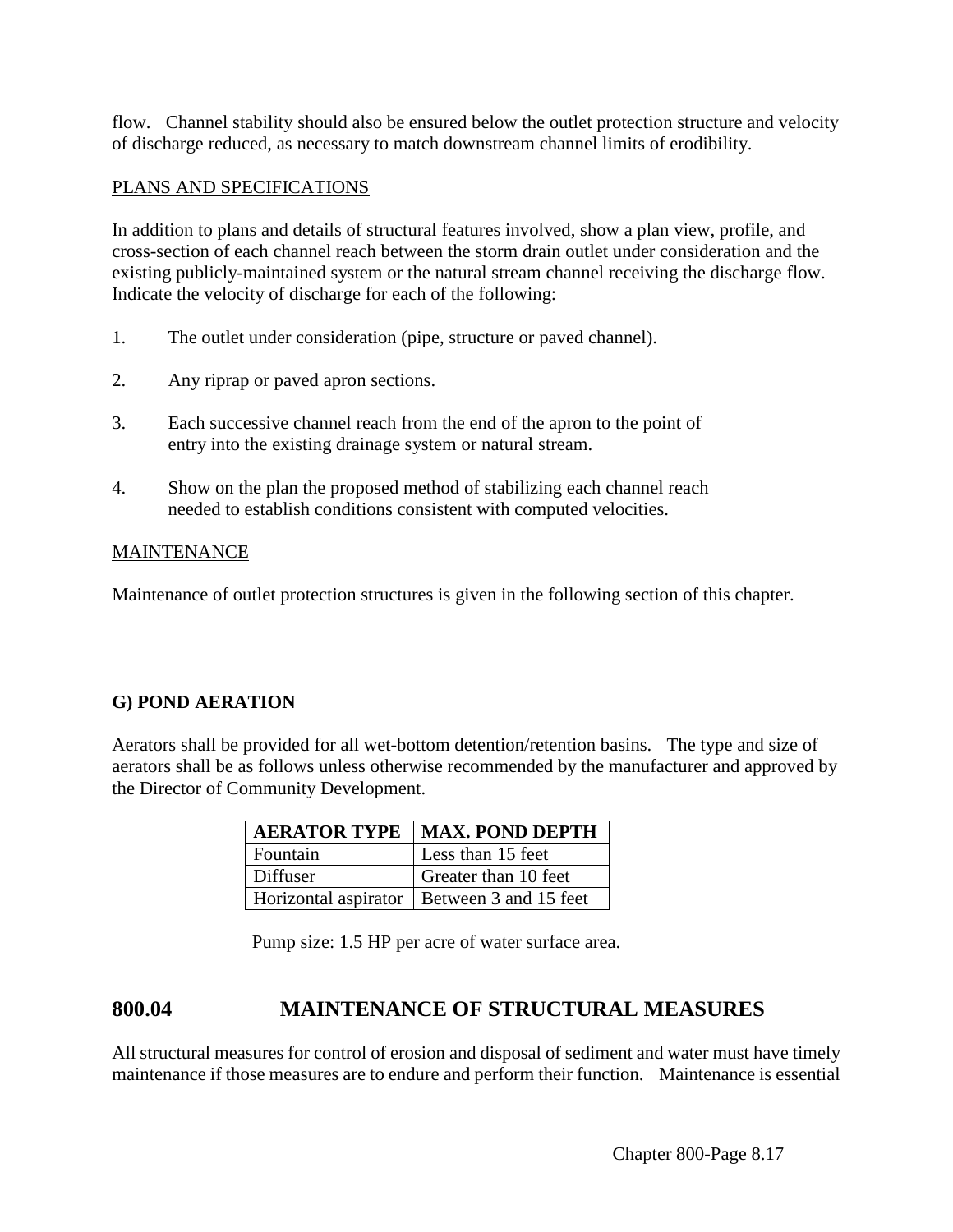both during and after construction. A comprehensive program should be outlined for use of those who have maintenance responsibility.

Maintenance items should include but not be limited to the following:

- 1. Check for fills or cracks and damage form wave action and burrowing rodents.
- 2. Removing undesirable vegetative growth and obstructions in principal and emergency spillways.
- 3. Check gates, trash racks, metal work, anchors, conduits and appurtenance for damage from corrosion, ice and debris.
- 4. Fill scour holes, repair riprap, replace damaged vegetative cover, remove obstructions; all on a timely basis.
- 5. Control tampering or vandalism and correcting unauthorized modifications.
- 6. Clean, lubrication and operate valves and gates through their full range periodically.
- 7. Remove silt from approach channels, spillways, storm sewers and outlet channels.

Embankments and emergency spillways are an attraction for adventurous cycle and snowmobile operators; heavy use destroys vegetation and induces gullying. Fencing and regular patrols may become necessary.

The developer as well as the recipient community or homeowner's association should be made aware of which permanent control structures require future maintenance. A brochure describing all maintenance actions needed for continuing protection and maximum enjoyment of the newly developed property should be made available for distribution to future owners. It should be noted that some interim erosion and sediment control measures serving more than one lot or parcel of land may be converted to other uses after they have served their original function; they may be more properly maintained by the immediate or overall community after modification.

# **800.05 SEDIMENT CONTROL MEASURES**

This section provides guidelines for designing measures for removing sediment form runoff before it flows off the site and for preventing soil from being carried off-site by wind or vehicles. Guidelines for sediment basins, sediment filters, and mud and dust control measures are contained in this section.

Selection of the appropriate sediment control measure will be dependent on analysis of the existing site conditions, the intended use of the site, and the duration of use of the measure as described in the introduction to this chapter.

## **A) SEDIMENT BASINS**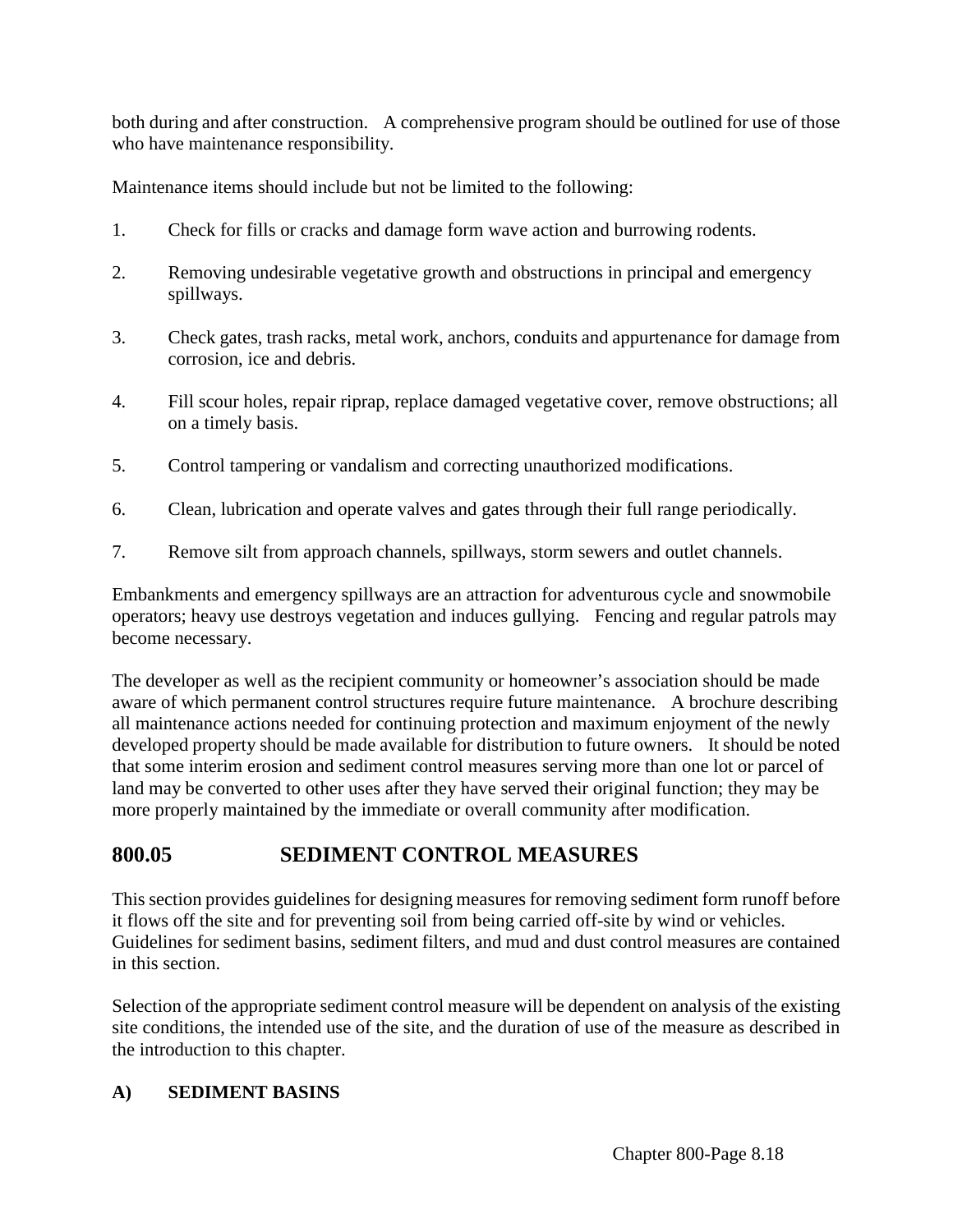The scope of this section is limited to routine applications of sediment basins and structures used in connection with sediment control.

### SEDIMENT STORAGE

The minimum sediment storage volume should be determined to provide for either the volume of sediment anticipated during the development stage of the land or the extended planned use of the facility, whichever created the greater demand. If use is to be extended beyond the construction or development stage, de-silting after that stage could provide sufficient storage capacity for the future.

When periodic cleanout is planned, the minimum storage volume should be sufficient to provide for the period established but at least for the volume of sediment generated in one year.

If at any time sediment storage capacity is depleted prior to stabilization of the sediment source the basin should be cleaned out. It is possible that the sediment pool area may not be dewatered between storm events, this possibility should be considered in relation to possible downstream effects.

## PRINCIPAL SPILLWAY

All basins should have a principal spillway to control the rate of outflow from the basin and to dewater the temporary detention storage before the next storm event.

A conduit is usually used as a principal spillway. When conduits are used, they should meet the requirements of the guidelines given in Pipe Spillway sections of this chapter.

Control of the flow through the pipe to meet detention requirement is usually accomplished by controlling either the pipe size or the size of the orifice at the inlet to the pipe. In all cases when a control device is used, it should provide for uniform discharge rates relatively independent of the depth of water ponded.

The use of slotted risers is desirable as a device to help keep orifices at the entrance to pipes from plugging, however, they should not be used as the orifices per se. Gravel placed around slotted risers in not recommended. When nonslotted risers are used, they must be anchored such that downward forces exceed upward forced by a safety factor of 1.25.

A skimming device of half-round pipe is useful in keeping trash from plugging orifices.

Where additional dewatering of the sediment pool is desirable, an underdrain may be installed in trenches in the bottom of the basin with outlets discharging either into the principal spillway or into another suitable outlet.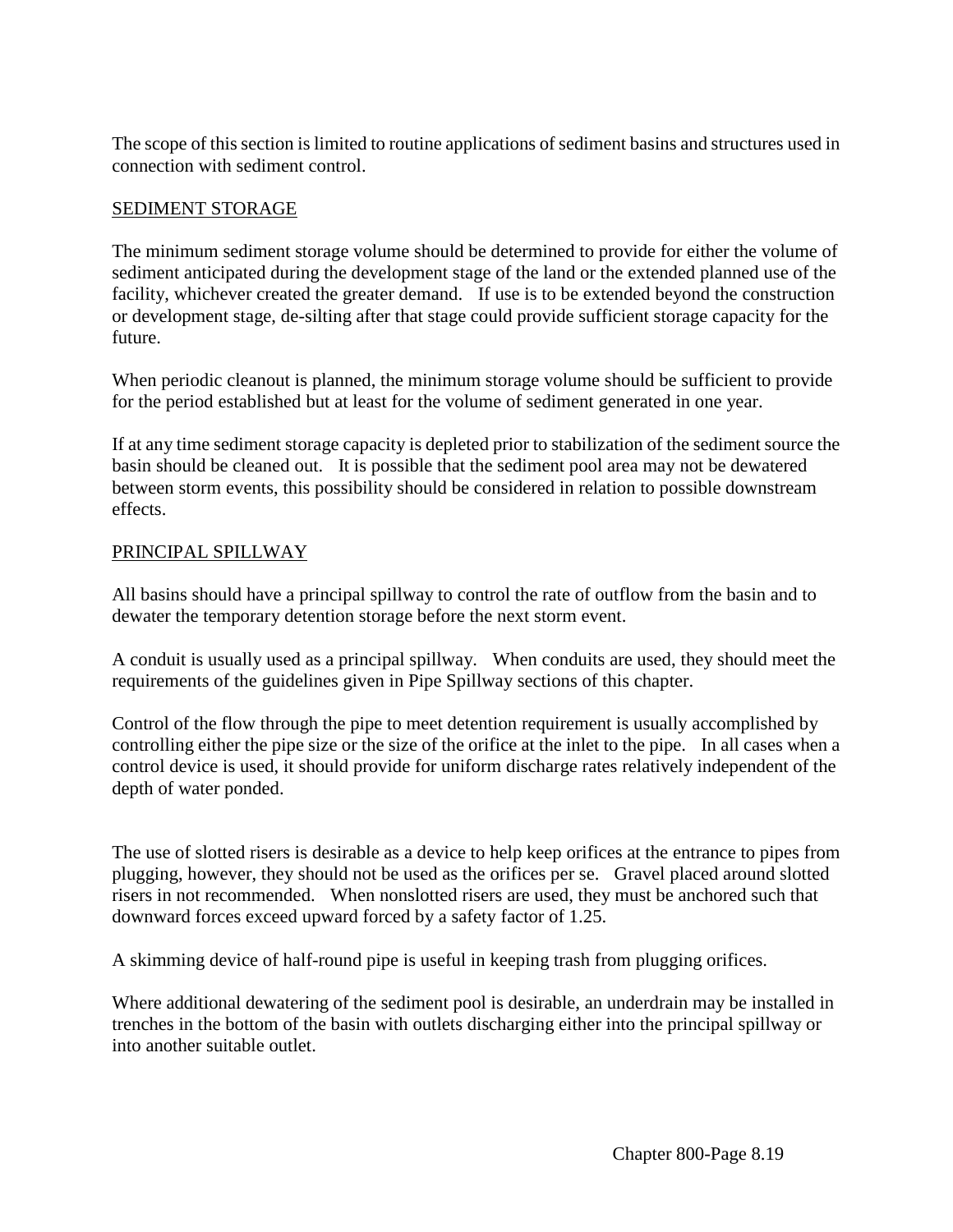## EXCAVATIONS

Side slopes of excavated basins should be stable and not be steeper than a 3:1 slope or 4:1 on residentially zoned lots.

Material excavated from the basin should be placed so that its weight will not endanger the stability of the basin side slopes and so that it will not be washed back into the basin.

### BASIN ENTRANCE

Points of entrance of surface runoff into excavated sediment basins should be protected to prevent development of erosion problems. Diversions should be installed as needed to ensure direction of runoff to protected points of entry. Points of entrance should be located so as to ensure maximum travel of runoff from point of entry to point of exit from the basin.

## **SAFETY**

Sediment basins are attractive to children and can be dangerous. They should be protected from intrusion by fencing or posting or by other means made inaccessible to persons or animals, unless such measures are deemed unnecessary due to the remoteness of the site or for other reasons. In all cases, local ordinances and regulations regarding health and safety must be adhered to.

### VEGETATION

The exposed surfaces of the embankments, earth spillways, borrow areas, and other areas disturbed during construction should be seeded or sodded according to recommendations given in the vegetative section of this Chapter within fifteen (15) days after construction has been completed.

#### COMPLIANCE WITH LAWS AND REGULATIONS

Design and construction should comply with state and local laws, ordinances, rules and regulations.

#### SEDIMENT DISPOSAL

The sediment basin plans should indicate the method(s) of disposing of the sediment removed form the basin and areas to which it should be transported. The sediment must be placed so that it will not be washed from the site; it should not be deposited downstream from the basin, in or adjacent to stream, or upon a floodplain.

#### PLANS AND SPECIFICATIONS

Plans for sediment basins should show the following:

1. Plan view of the basin showing location and layout.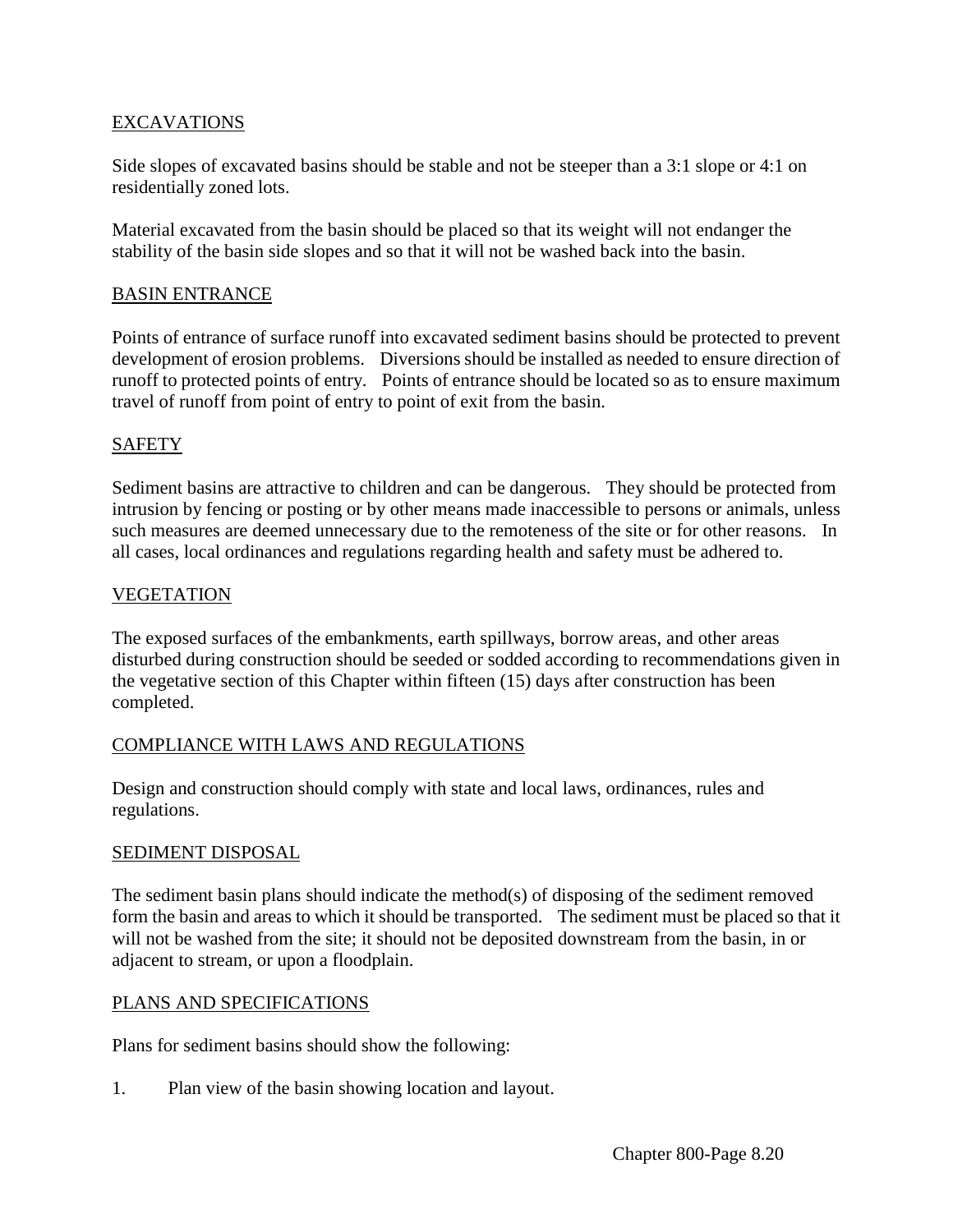- 2. Cross-sections of embankment, principal spillway and emergency spillway as well as profile of emergency spillway.
- 3. Details of pipe connections and appurtenances such as riser, anti-seep collars, trash rack, safety guard and outlet protection.
- 4. Area to be vegetated and vegetative specifications.
- 5. Location and type of fence or other means of protection of the public in needed.
- 6. Specifications and special construction notes as appropriate.
- 7. Level of sediment at which cleanout shall be required as measured from some fixed point on the principal spillway.
- 8. Computations of necessary quantities.

## MAINTENANCE

Maintenance for sediment basins should be the same as indicated for other structural measures; in addition, sediment must be cleaned out when it has filled the sediment pool. Inspection of the principal spillway after each storm and removal of debris is essential for satisfactory operation.

## **B) FILTER BARRIERS**

For filter barrier considerations the drainage area should be limited to half an acre. For individual lots, the drainage area may be increased to one acre.

When barriers are used along property lines or at the base of slopes, they should be installed parallel to the contours. When used at storm sewer inlets, as much filter area as possible should be provided.

Filter barriers may be made of Filtrexx® Sediment & Perimeter Control or other filter material. All of the filter materials demonstrate very high filtering efficiency for sandy sediments, while there is less efficiency and considerable variation in filtering clay and fine silt particles. The table below demonstrates relative efficiencies of materials.

| Material                                            | Flow Rate (gal./sq.ft./min.) | Filter Efficiency (%) |
|-----------------------------------------------------|------------------------------|-----------------------|
| burlap $(10 \text{ oz. fabric})$                    | 2.4                          | 84                    |
| <b>Synthetic Fabric</b>                             | $0.3$ (avg.)                 | 97 (avg.)             |
| Filtrexx <sup>®</sup> Sediment Control <sup>*</sup> | min. 5 gpm/ft <sup>2</sup>   | 60                    |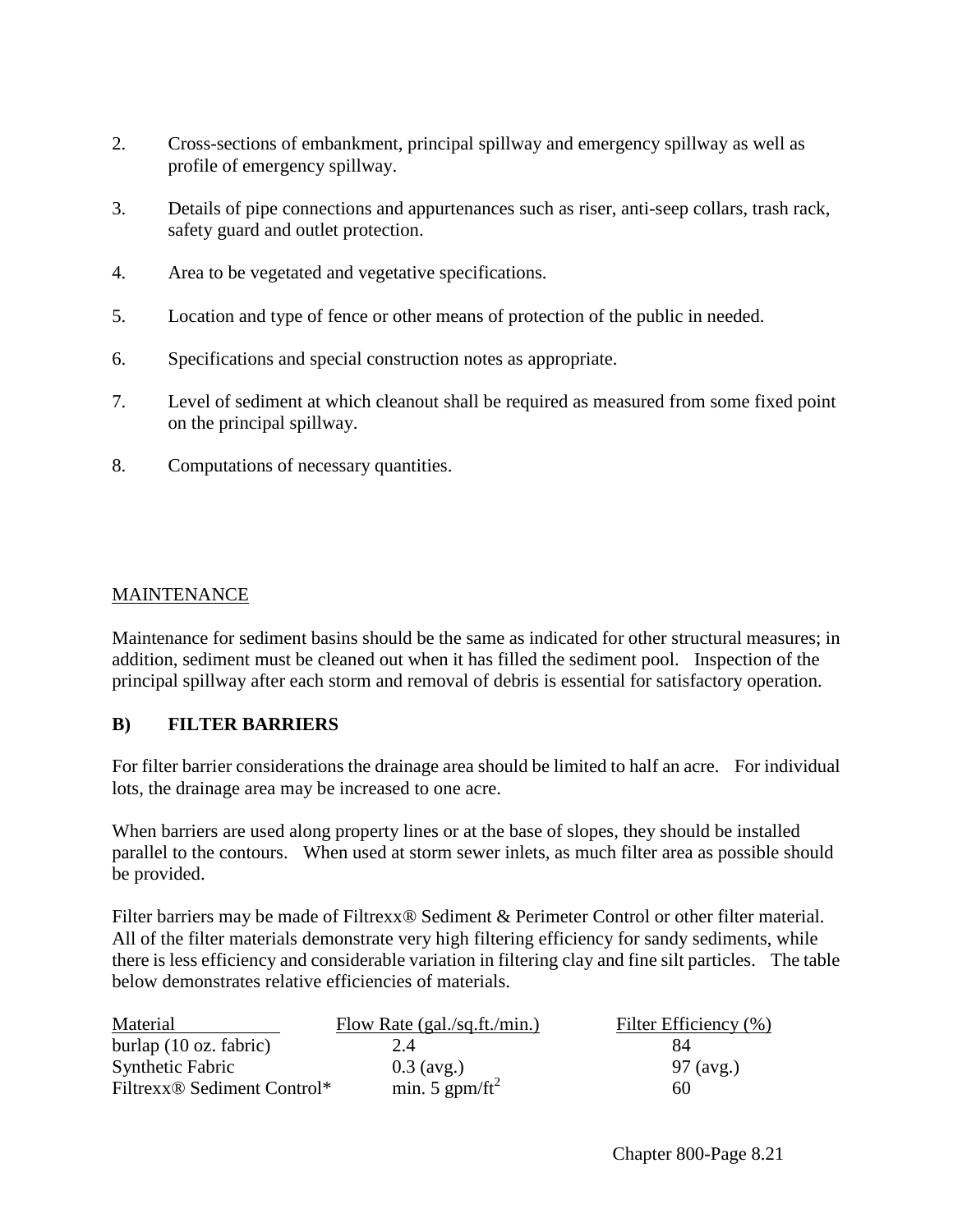## Source: VA Highway and Transportation Research Council \* Filtrexx® Design Manual

### DESIGN GUIDELINES FOR SYNTHETIC FILTER FENCES

#### Materials

1. Synthetic filter fabric shall be a pervious sheet of propylene, nylon, polyester or ethylene yarn and shall be certified by the manufacturer or supplier as conforming to the following requirements:

PHYSICAL PROPERTY REQUIREMENTS Filtering Efficiency 75 % (min.) Tensile Strength at 20% (max.) elongation Extra Strength - 50lbs./lin.in.

- 2. Burlap shall be 10 ounce per square yard fabric.
- 3. Posts for filter fences shall be either four (4) inch diameter wood or 1.33 pounds per linear foot steel with a minimum length of five (5) feet. Steel posts shall have projections for fastening wire to them.
- 4. Stakes for filter fences shall be 1" x 2" wood (preferred) or equivalent metal with a minimum length of three (3) feet.
- 5. Wire fence reinforcement for silt fences using standard strength filter cloth shall be a minimum of forty-two (42) inches in height, a minimum of 14 gauge and shall have a maximum spacing of six (6) inches.

#### DESIGN GUIDELINES FOR Filtrexx® SEDIMENT CONTROL

#### Materials

1. Filtrexx® Sediment Control is a three-dimensional tubular sediment control and storm water runoff filtration device and shall be certified by the manufacturer or supplier as conforming to the following requirements:

PHYSICAL PROPERTY REQUIREMENTS Filtering Efficiency 75 % (min.) Tensile Strength at 20% (max.) elongation Extra Strength - 50lbs./lin.in.

2. Filtrexx® Soxx™ material shall be per manufacture's requirements for photodegradable or biodegradable Soxx netting material.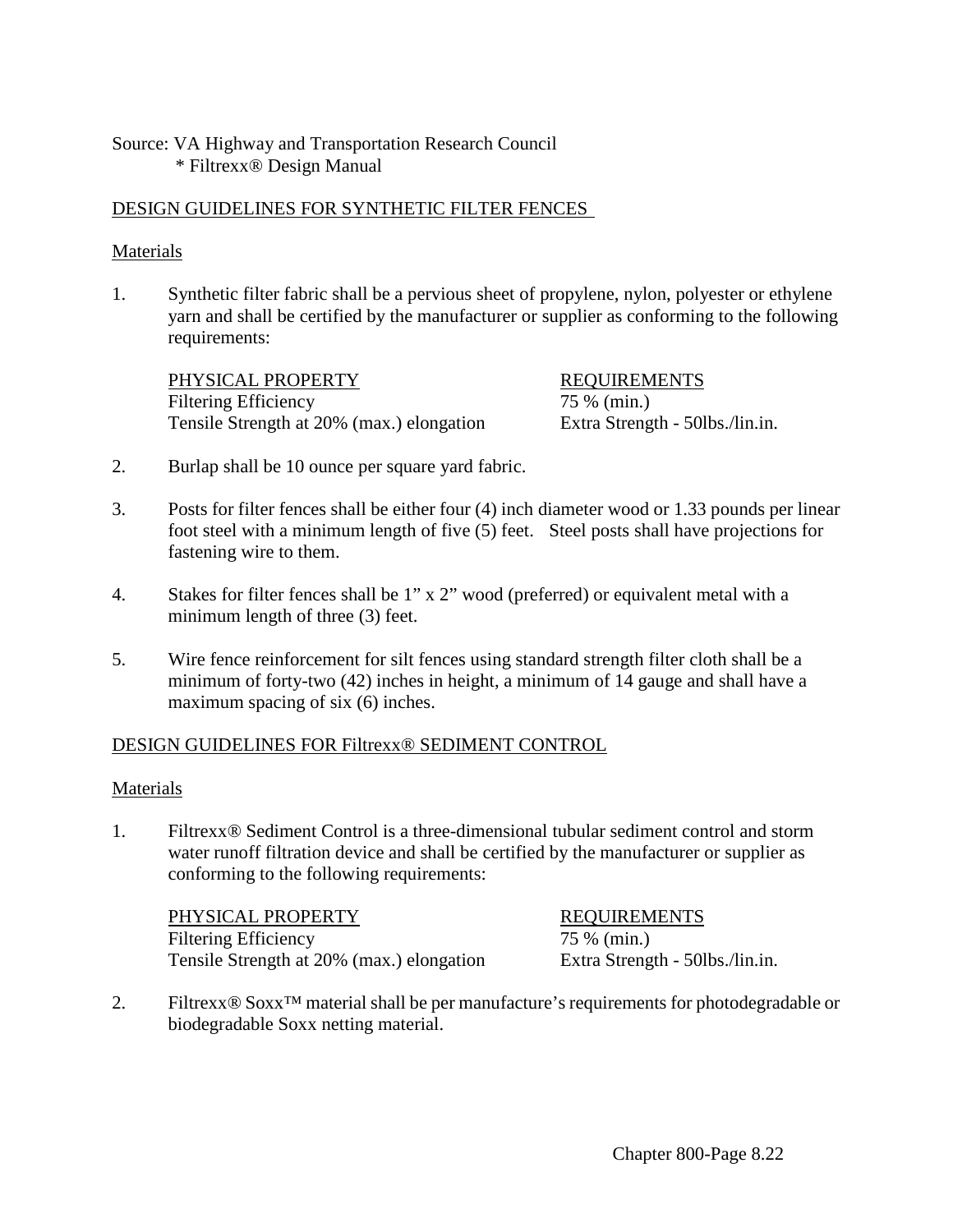- 3. Soxx™ filler material shall be Certified Filtrexx FilterMedia™ and is a coarse composed material that is specifically designed for removal of solids and soluble pollutants from storm water runoff.
- 4. Stakes shall be installed through the middle of the Sediment control on 10 ft centers, using 2 in x 2 in x 3 ft wooden stakes. In the event staking is not possible, i.e., when Sediment control is used on pavement, heavy concrete blocks shall be used behind the Sediment control to help stabilize during rainfall/runoff events. Staking depth for sand and silt loam soils shall be 12 in, and 8 in for clay soils.

## **CONSTRUCTION**

This sediment barrier utilizes burlap or standard strength or extra strength synthetic filter fabrics. It is designed for situations in which only sheet or overland flows are expected. In special cases burlap may be used in drainageways.

- 1. The height of the barrier shall not exceed thirty-six ( 36) inches (higher barriers may impound volumes of water sufficient to cause failure of the structure).
- 2. The fabric shall be purchased in a continuous roll cut to the length of the barrier to avoid the use of joints. When joints are necessary, filtercloth shall be spliced together only at a support post, with a minimum 6-inch overlap, and securely sealed.
- 3. Posts shall be spaced a maximum of 10 feet apart at the barrier location and driven securely into the ground (minimum of 12 inches). When extra strength fabric is used without the sure support fence, post spacing shall not exceed six (6) feet.
- 4. A trench shall be excavated approximately four (4) inches wide and four (4) inches deep along the line of posts and upslope form the barrier.
- 5. When standard strength filter fabric is used, a wire mesh support fence shall be fastened securely to the upslope side of the posts using heavy duty wire staples at least one (1) inch long, tie wires or hog rings. The wire shall extend into the trench a minimum of two (2) inches and shall not extend more than thirty-six (36) inches above the original ground surface.
- 6. The standard strength filter fabric shall be stapled or wired to the fence, and eight (8) inches of the fabric shall be extended into the trench. The fabric shall not extend more than thirty-six (36) inches above the original ground surface. Filter fabric shall not be stapled to existing trees.
- 7. When extra strength filter fabric or burlap and closer post spacing are used, the wire mesh support fence may be eliminated. In such a case, the filter fabric is stapled or wired directly to the posts with all other provisions of item No. 6 above.
- 8. The trench shall be backfilled and the soil compacted over the filter fabric.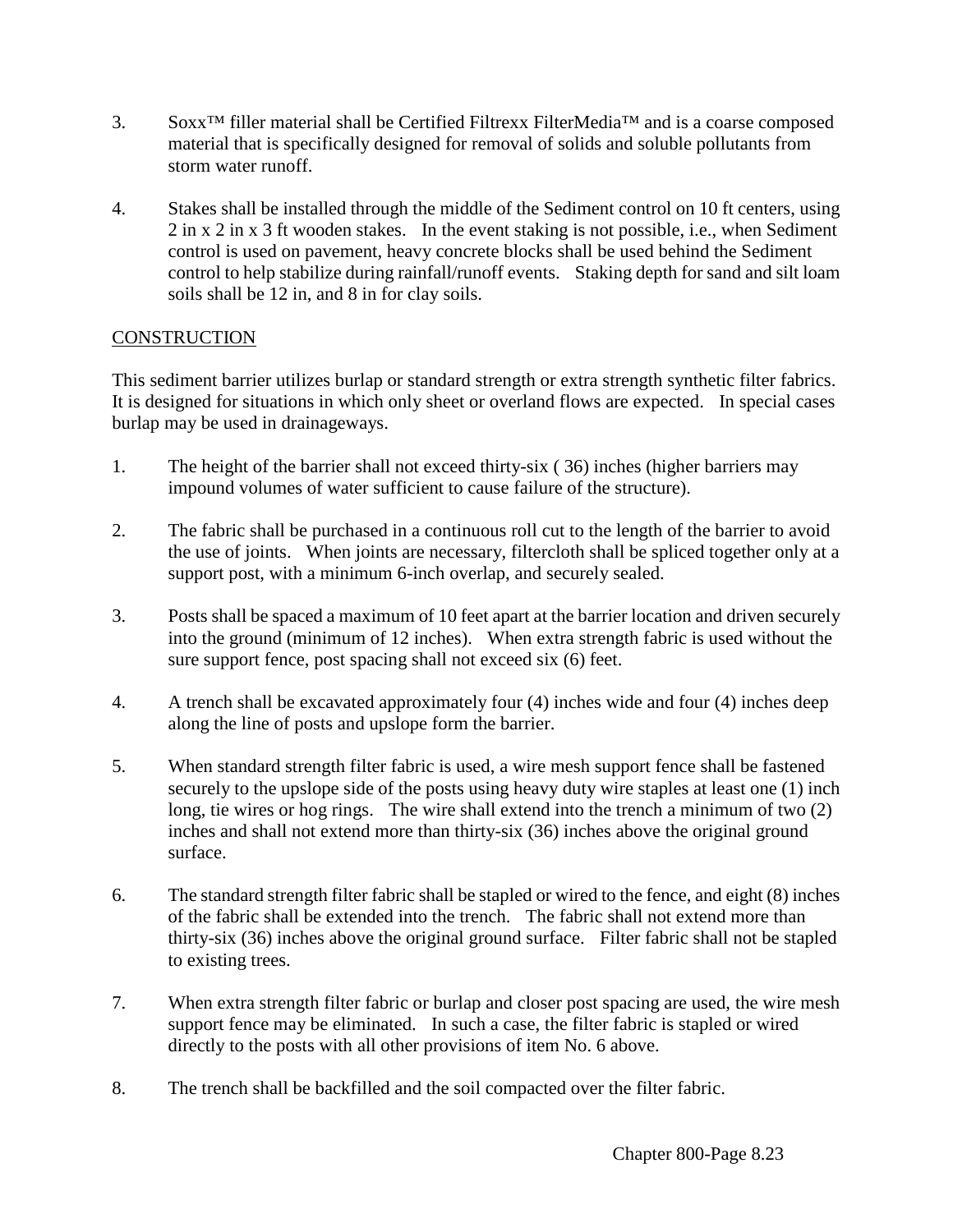9. Filter barriers shall be removed when they have served their useful purpose, but not before the upslope area had been permanently stabilized.

## PLANS AND SPECIFICATIONS

Plans should show the location and all dimensions of filter barriers. Sufficient details must be shown that control measures are installed as designed. Material requirements must be specified.

## **MAINTENANCE**

- 1. Filter barriers shall be inspected immediately after each rainfall and at least daily during prolong rainfall. Any required repairs shall be made immediately.
- 2. Should the fabric decompose or become ineffective prior to the end of the expected usable life and the barrier still be necessary, the fabric shall be replaced promptly.
- 3. Sediment deposits should be removed after each storm event. They must be removed when deposits reach approximately half the height of the barrier.
- 4. Any sediment deposits remaining in place after the silt fence or filter barrier is no longer required shall be dressed to conform with the existing grade, prepared and seeded or sodded.

## **C) VEGETATIVE FILTER**

## DESIGN GUIDELINES FOR VEGETATIVE FILTERS

Vegetative filters should only be used to filter sediment from overland flow, since this control practice is intended to be used only where concentrations of sediment and rates of runoff are low.

Vegetation, either existing or established, should have a deep root system, and dense, well-ramified top growth, be resistant to flooding and drought, plus the ability to recover growth subsequent to inundation with sediment. Establishing vegetation by seeding or sodding should be done in accordance with the vegetative section of this chapter and such vegetation should be established prior to land disturbance if it is intended to be used to protect adjacent properties.

When used to protect adjacent property or streams, the minimum width of the filter strip should be 15 feet.

The width of the filter strip should be increased proportionately for longer slopes or for higher sediment concentrations. When using filter strips at inlets to storm sewers, as large an area as possible should be provided to insure it will function as intended. Filters should be placed along the contours whenever possible. No construction should be allowed within filter strip areas.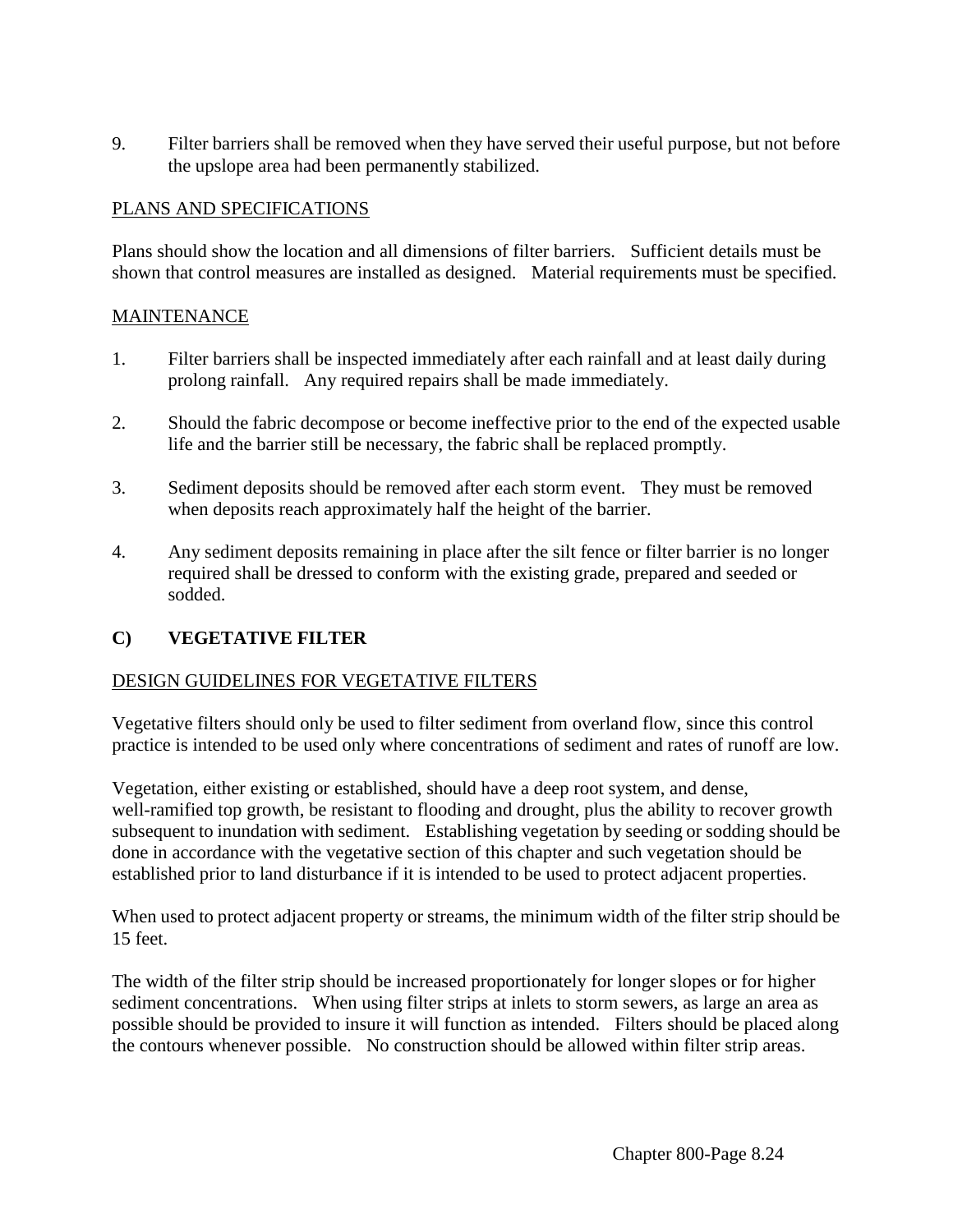### PLANS AND SPECIFICATIONS

Plans should show the location, width, and length of filter strips. The type of vegetation and specifications for soil preparation and seeding should be included. If existing vegetation is to be used, directions should be provided as to how it will be protected or improved.

#### MAINTENANCE

Maintenance for vegetative filter strips is the same as that recommended for any vegetation as given in vegetative section of this chapter. A healthy growth of vegetation can best be maintained by fertilizing, removing sediment when the filter becomes clogged, and by preventing construction traffic from driving upon or across filter strips.

## **D) STABILIZED CONSTRUCTION ENTRANCE**

#### DESIGN GUIDELINES

This measure consists of stabilizing points of ingress and egress from the construction site by using stone, asphalt, or other durable surfacing materials.

Minimum stone size shall be two (2) inches in diameter.

Minimum stone thickness shall be six (6) inches.

Asphalt quality and subgrade should be in keeping with industry standards for temporary construction.

Entrance width should be not less than the width required for two-way ingress and egress. Entrance length should be no less than 50 feet.

When mud or other debris carried form the site on wheels or tracks of construction equipment may be offensive, present a safety hazard, or cause damage to other property, the wheels or tracks should be cleaned to remove mud or debris prior to vehicles leaving the construction site.

When washing is required, it should be done on a stabilized area and runoff from this area should not be allowed to leave the construction site.

#### PLANS AND SPECIFICATIONS

Plans, at a minimum, should show the location, length, width, thickness, and type of materials to be used. Specifications should describe materials, thickness, and methods of application.

#### MAINTENANCE

The entrance should be maintained in a condition that will prevent tracking or flowing of sediment onto public rights-of-way. This could require periodic top dressing with additional surface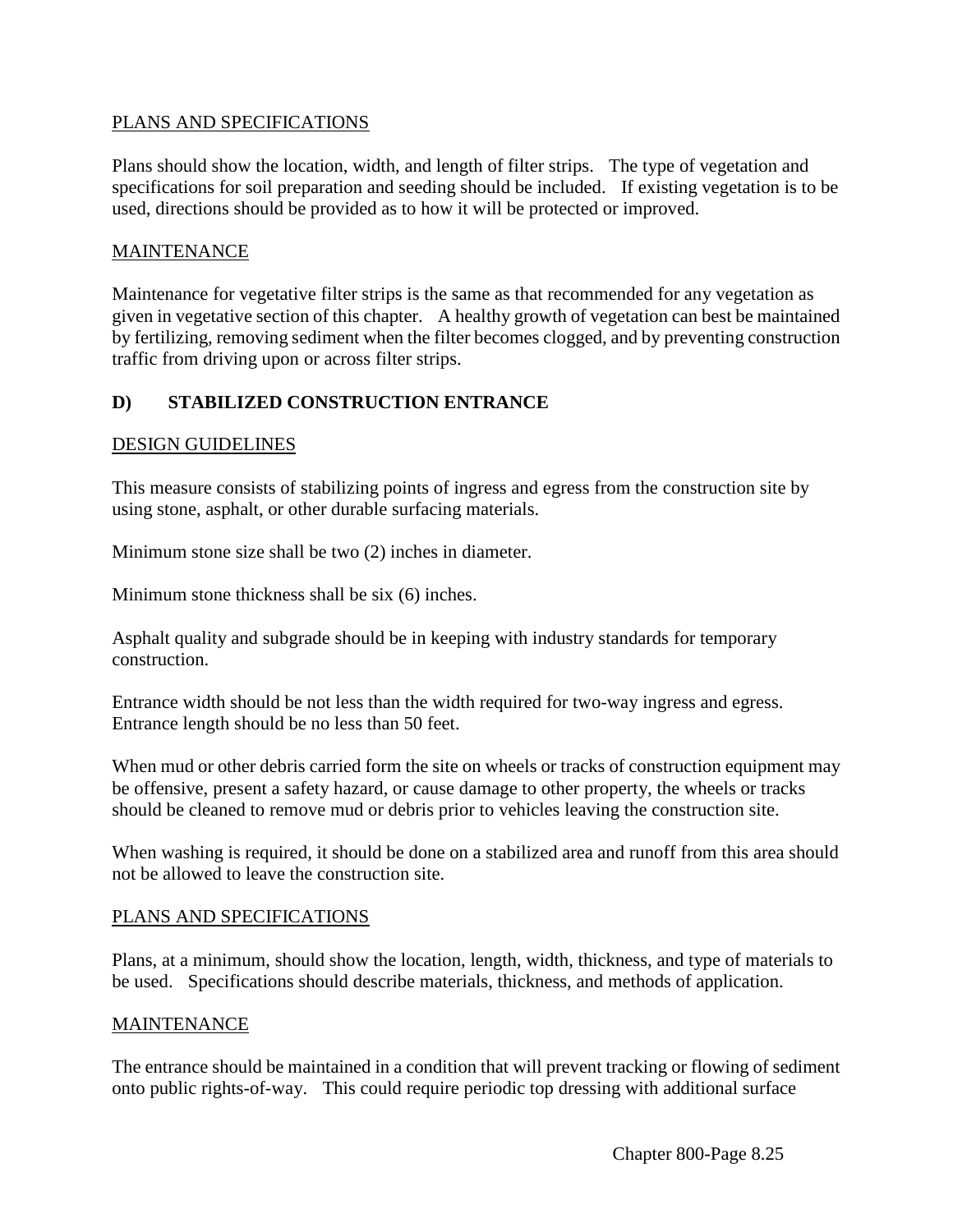materials as conditions demand. Repair and/or cleanout of any features used to trap sediment is essential and all sediment spilled, dropped, washed or tracked onto public rights-of-way should be removed immediately.

## **E) DUST AND TRAFFIC CONTROL**

## DESIGN CONTROL

When dust blowing from construction sites or roads may become a traffic hazard, or a danger to the health, comfort, or well-being of persons downwind, it should be controlled either permanently or temporarily, depending upon the stage of development of the site.

Some of the methods and materials for dust control are given below:

## TEMPORARY METHODS

- 1. Mulches See standards for critical area stabilization with mulches only. Chemical mulch binders may be used instead of asphalt to bind mulch materials. Binders such as Curasol or Terratack should be used according to manufacturer's recommendations.
- 2. Vegetative Cover See standards for temporary vegetative cover.
- 3. Spray-on Adhesives For use on mineral particle soil (not effective on muck soil). Traffic must be kept off these areas after spraying as per manufacturer's specifications.
- 4. Tillage This roughens surface and brings clods to the surface. This is an emergency measure, which should be used before soil blowing starts. Begin plowing on windward side of site. Chisel-type plows spaced about twelve (12) inches apart, spring-toothed harrows, and similar plows are examples of equipment that may produce the desired effect.
- 5. Irrigation This is an emergency treatment. Site is sprinkled with water until the surface is moist. Constant repetition is required for effective control.
- 6. Barriers Solid board fences, snow fences, burlap fences, crate walls, bales of hay and similar material can be used to control air currents and soil.
- 7. Calcium Chloride Apply at rate that will keep surface moist. This material is best used on road surfaces.

## PERMANENT METHODS

1. Permanent Vegetation - See standards for permanent vegetative cover, and permanent stabilization with sod. Existing trees or large shrubs may afford valuable protection if left in place.